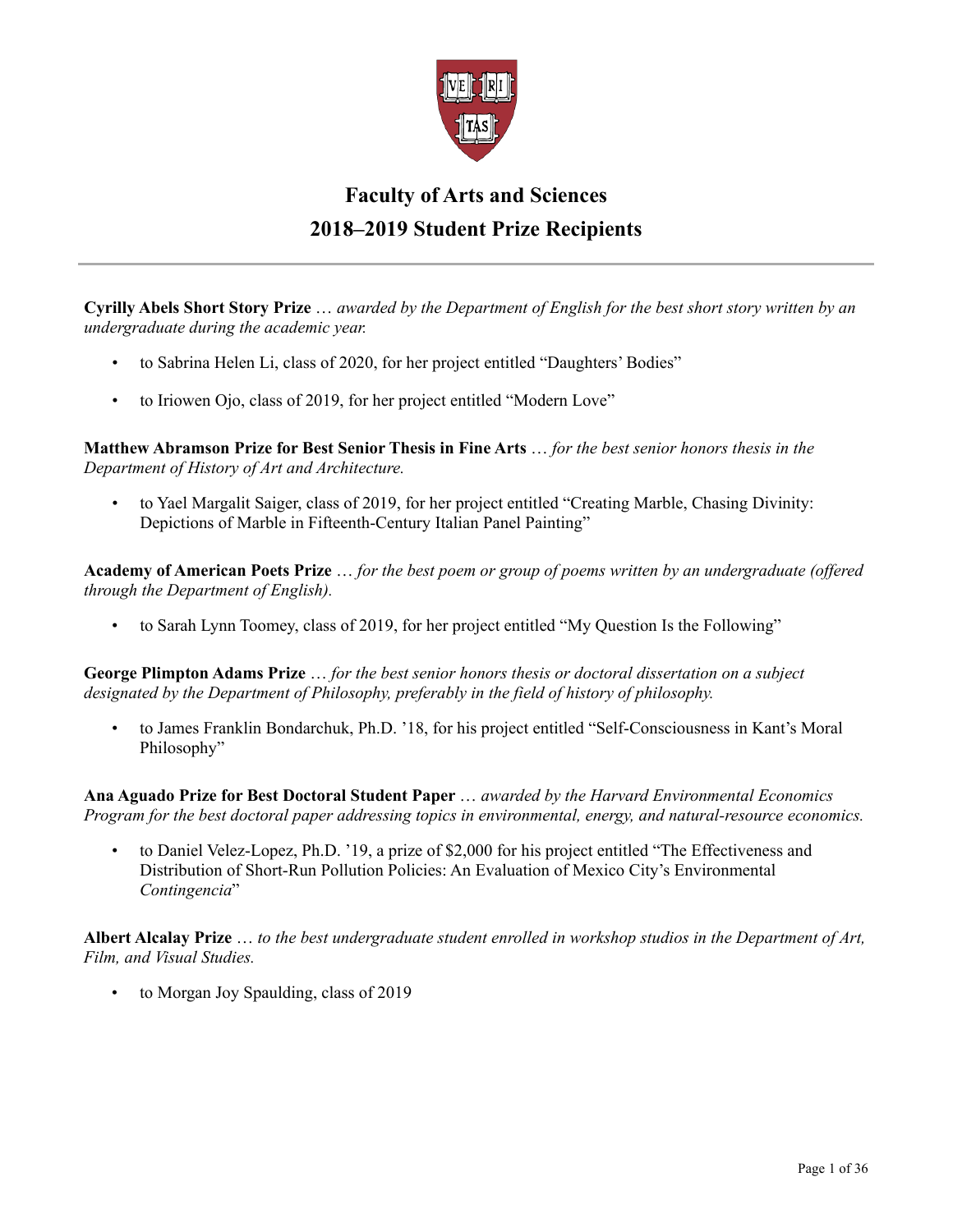**Herb Alexander Award** … *to an outstanding undergraduate in the Department of Mathematics.*

• to Emily Lauren Saunders, class of 2019

**Alwaleed Bin Talal Prize for Best Undergraduate Thesis in Islamic Studies** … *awarded by the Alwaleed Islamic Studies Program for the best undergraduate thesis making original contributions to current scholarly discourse on Islam and Muslim societies, past and present.*

• to Anwar Esam Omeish, class of 2019, a prize of \$2,000 for her project entitled "Toward the Modern Revolution: Frantz Fanon, Secularity, and the Horizons of Political Possibility in Revolutionary Algeria"

**Richard Glover Ames and Henry Russell Ames Award** … *to recognize two members of the senior class who have shown energy in helping others and who exhibit the same heroic character and inspiring leadership of the Ames brothers.*

- to Sally Chen, class of 2019
- to Jessica Ekeya, class of 2019

**Kwame Anthony Appiah Prize** … *awarded by the Department of African and African American Studies to the graduating senior who has written the most outstanding thesis relating to the African diaspora.*

- to Bailey Quinn Colfax, class of 2019, a prize of \$500 for her project entitled "Hunting the Super-Predator: The Mass Incarceration of Black Boys in America, 1995–2001"
- to Meghan Nyanchera Onserio, class of 2019, a prize of \$500 for her project entitled "Hollywood and the Harlem Renaissance: Reimagining Black Womanhood in *Bubbling Over* (1934)"

**Rudolf Arnheim Prize** … *for the most outstanding undergraduate project that achieves excellence through interdisciplinary effort in the Department of Art, Film, and Visual Studies.*

• to Sarah Rose Perlmutter, class of 2019

**William Harris Arnold and Gertrude Weld Arnold Prize** … *awarded by the Department of English for the most understanding essay on the true spirit of book collecting.*

• to Samuel Joseph Diener, G4, for his project entitled "Down to the Sea in Ships: Literature and the Travel Book"

**Santo J. Aurelio Prize** … *awarded by the Harvard Extension School to the A.L.B. recipient who completes their academic work with distinction after the age of 50.*

to Donald Thomas Parker, A.L.B. '19, a prize of \$2,500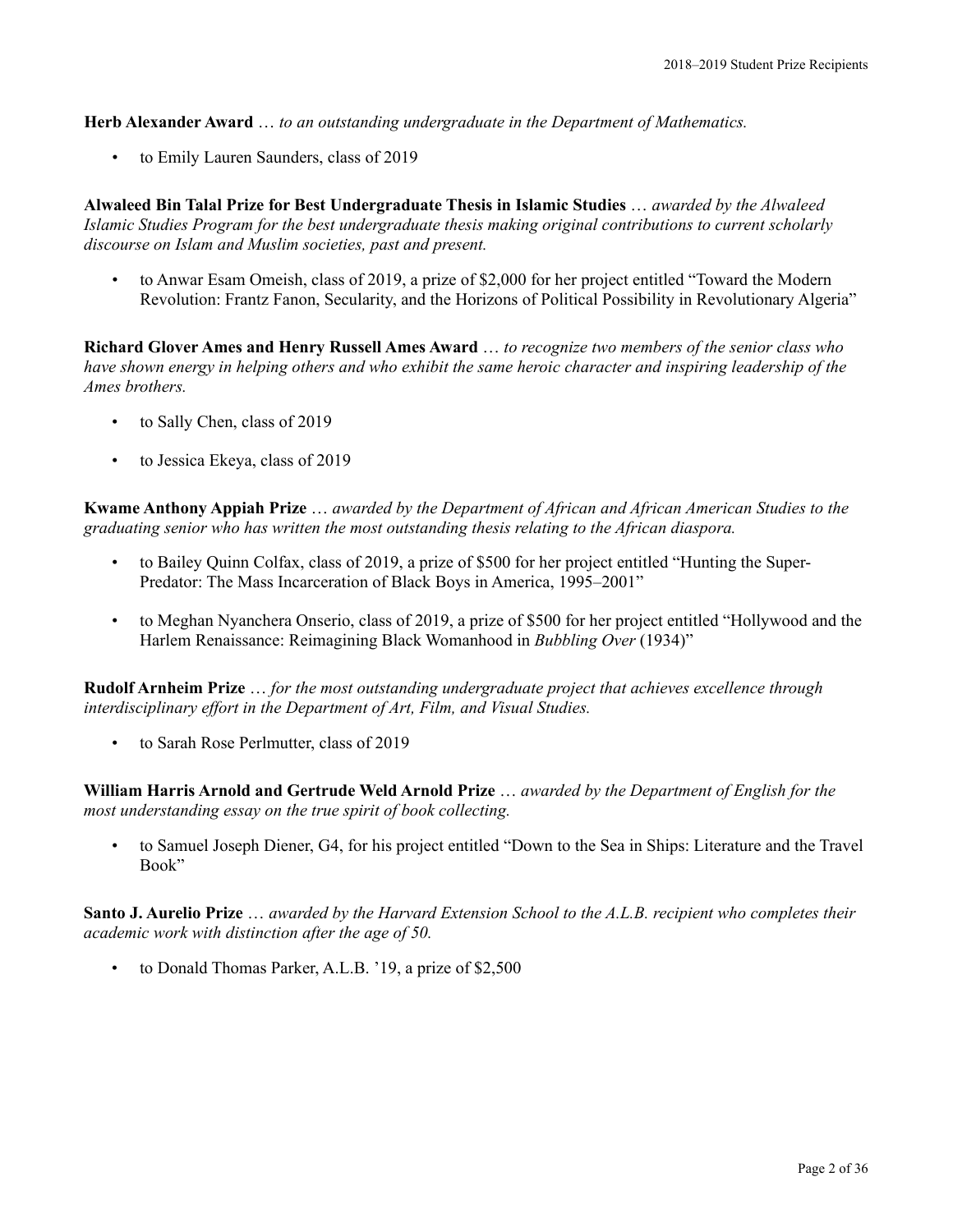**Joseph L. Barrett Award** … *awarded by the Academic Resource Center in memory of Joseph L. Barrett to honor a College student who shares his interest in enhancing the learning of others.*

- to James Alexander Bedford, class of 2020
- to Deja Raquel Morehead, class of 2020
- to Andrew Perez, class of 2020

**Bechtel Prize in Philosophy** … *awarded by the Department of Philosophy for the best essay on a philosophical subject.*

- to Jennifer Hale Lowell, class of 2019, a prize of \$3,000 for her project entitled "Disagreement over the Beautiful Grounded in the Ethical"
- to David Allen Thorstad, G6, a prize of \$3,000 for his project entitled "Inquiry Consequentialized"

**Louis Begley Prize** … *awarded by the* Harvard Advocate *to the best work of fiction submitted to the magazine by an undergraduate.*

• to Katherine Wei Liu, class of 2021, for her project entitled "Real Person"

**Jeremy Belknap Prize** … *awarded by the Department of Romance Languages and Literatures for the best French composition written by a first-year undergraduate student.*

• to Anne Meira Larsen, class of 2022, for her project entitled "Une question de genre: la déclaration d'Olympe de Gouges"

**Helen Choate Bell Prize** … *awarded by the Department of English for the best essay of 5,000 to 10,000 words on a subject in American literature.*

• to Christopher Addison Spaide, Ph.D. '19, for his project entitled "Multiple Choice: Terrance Hayes's Response-Poems and the African-American Lyric 'We'"

**Lillian Bell Prize in History** … *awarded by the Department of History for the best undergraduate paper on the Holocaust or other major twentieth-century event involving human tragedy.*

• to Katherine Rebecca Brady, class of 2019, a prize of \$750 for her project entitled "For Whom? Berlin's Holocaust Memorial and *Erinnerungskultur* in the Federal Republic of Germany"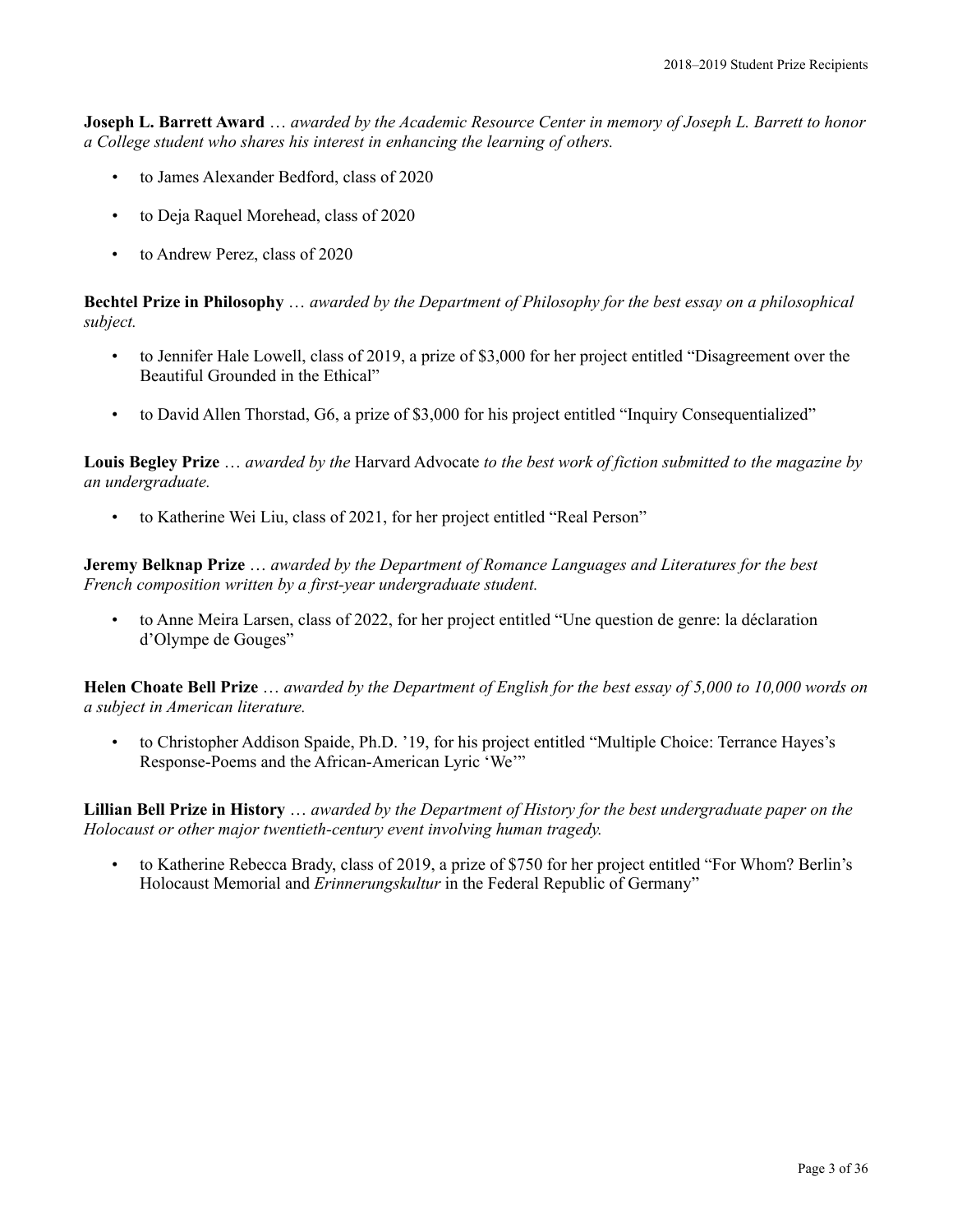**James Gordon Bennett Prize** … *awarded by the Department of Government for the best essay in English prose on some subject of American governmental, domestic, or foreign policy of contemporaneous interest.*

- to Casey Ryan Goggin, class of 2019, a prize of \$600 for his project entitled "Queering the Political Sphere: Play, Performance, and Civil Society with the Sisters of Perpetual Indulgence in San Francisco,  $1979 - 1999$ "
- to Max Kuhelj Bugaric, class of 2019, a prize of \$600 for his project entitled "Ahead of Their Time: Temporal Orientation and Organizational Technological Invention"
- to Daishi Miguel Tanaka, class of 2019, a prize of \$600 for his project entitled "Imperial Injustice and Immigration"
- to Derek Gu Xiao, class of 2019, a prize of \$600 for his project entitled "The Role of Competition Policy and Market Power in Wage Inequality Differences between the United States and Canada, 2002–2017"

**Philo Sherman Bennett Prize** … *awarded by the Department of Government for the best essay discussing the principles of free government.*

- to Aidan Connaughton, class of 2019, a prize of \$600 for his project entitled "Language Ideologies and Linguistic Relativism in Catalonia and Valencia"
- to Raquel Adriana Leslie, class of 2019, a prize of \$600 for her project entitled "Towards the 'China Model' of Development: Party System Stability and Perceptions of China in Ethiopia and Kenya"

**Bernhard Blume First-Year Graduate Award** … *awarded by the Department of Germanic Languages and Literatures to the second-year graduate student who had attained the most outstanding record in coursework during their first year of study.*

to Manuel Gebhardt, G2, a prize of \$1,000

**Bernhard Blume Second-Year Graduate Award** … *awarded by the Department of Germanic Languages and Literatures to the third-year graduate student who had attained the most outstanding record in coursework during their second year of study.*

• to Lauren Nicole Geppi, G3, a prize of \$1,000

**Bernhard Blume Undergraduate Award** … *awarded by the Department of Germanic Languages and Literatures to the graduating senior who has written the best honors thesis and whose performance in courses offered toward the concentration is of equal merit.*

• to Daniel Stuart Menz, class of 2019, a prize of \$1,000 for his project entitled "Mobilizing Memory: Social Movement Activism on Remembrance of the Holocaust and Nazi Era in 1980s West Berlin"

**"The Bohemians" (New York Musicians Club) Prize in Composition** … *awarded by the Department of Music for an original composition for one or two instruments.*

• to Elena Rykova, G3, a prize of \$4,000 for her project entitled "Thousand Splinters of a Human Eye"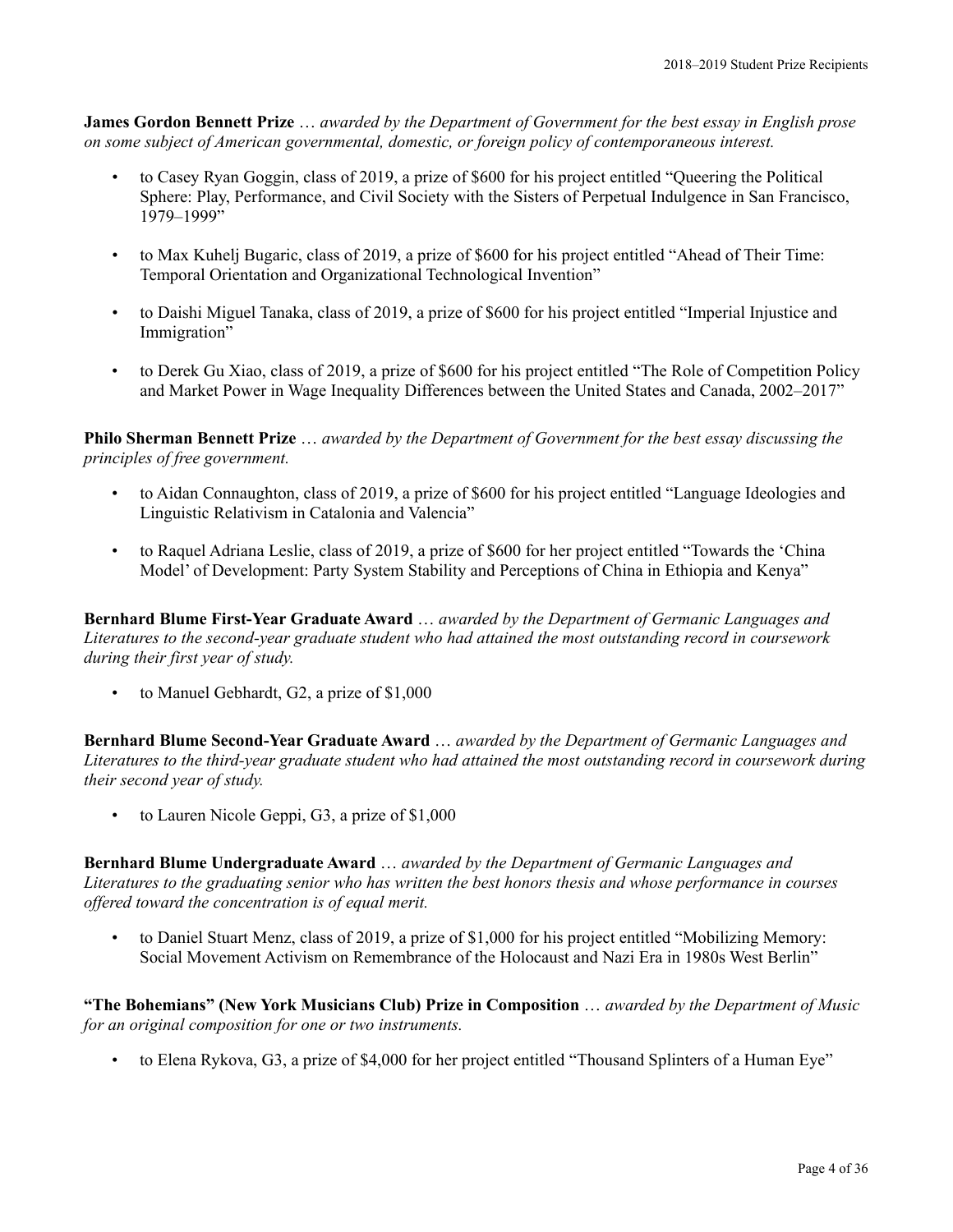**Derek C. Bok Award for Excellence in Graduate Student Teaching of Undergraduates** … *awarded by the Graduate School of Arts and Sciences.*

- to Angie Maritza Bautista-Chavez, G6, a prize of \$1,000
- to Garth Coombs, G7, a prize of \$1,000
- to Miguel Ricardo Quintana Navarrete, G6, a prize of \$1,000
- to David Allen Thorstad, G6, a prize of \$1,000
- to Mariel Brooke Young, G5, a prize of \$1,000

**Derek Bok Public Service Prize** … *awarded by the Harvard Extension School to recognize creative initiatives in community service or longstanding records of civic achievement by Extension School students.*

- to Donald Thomas Parker, A.L.B. '19, a prize of \$3,000
- to Ramakrishna Raju, A.L.M. '19, a prize of \$3,000
- to Justin Henry Williams, A.L.B. '19, a prize of \$3,000

**Charles Joseph Bonaparte Scholarship Prize** … *awarded at the end of the junior year to the Government concentrators with the highest academic distinction in that subject.*

- to Aravind Byju, class of 2020, a prize of \$2,500
- to Cayanne Chachati, class of 2020, a prize of \$2,500
- to Isabelle Katherine Madden DeSisto, class of 2020, a prize of \$2,500
- to Brandon Manuel Martinez, class of 2020, a prize of \$2,500
- to Sruthi Palaniappan, class of 2020, a prize of \$2,500
- to Isabel F. Slavinsky, class of 2020, a prize of \$2,500
- to Claire Lilly Sukumar, class of 2020, a prize of \$2,500
- to Rachel Frances Tropp, class of 2020, a prize of \$2,500
- to Richard Prince Wang, class of 2020, a prize of \$2,500
- to Max Robinson Weiss, class of 2020, a prize of \$2,500

**Francis Boott Prize** … *awarded by the Department of Music for the best composition in concerted vocal music.*

• to Mateo Alexander Lincoln, class of 2019, a prize of \$1,000 for his project entitled "The Tempest"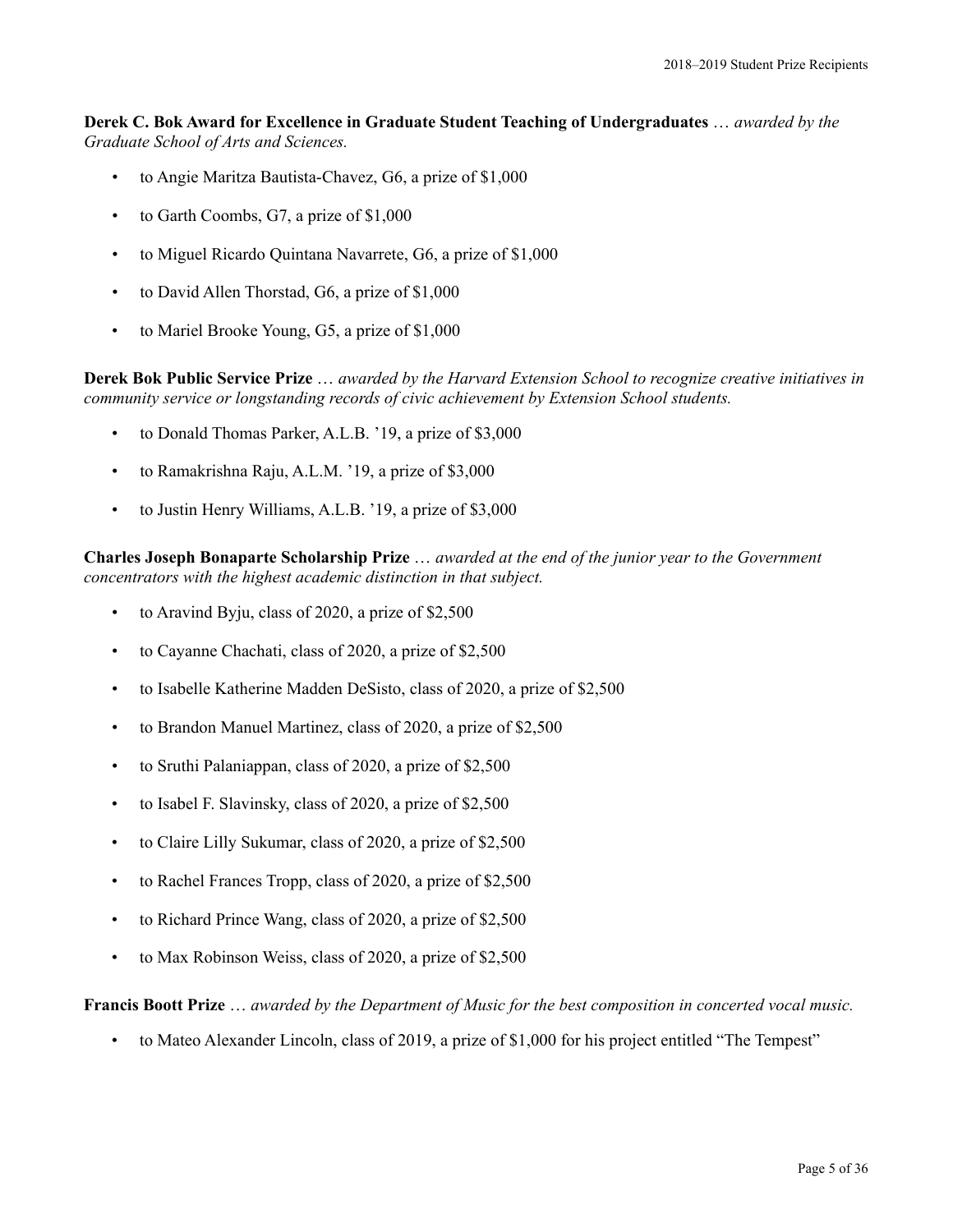**Boston Ruskin Club Prize** … *awarded by the Department of English for the best essay on the life, work, or interests of John Ruskin.*

- to Marissa Elizabeth Grunes, Ph.D. '19, for her project entitled "Legends of a Log Cabin: Visions of the Picturesque Cabin in James Fenimore Cooper and Thomas Cole"
- to Miles Anthony Faxon Osgood, Ph.D. '19, for his project entitled "Going for the Bronze: Modernism versus Ruskinianism at the Olympic Art Competitions"

**Bowdoin Prize for Graduate Essays in the English Language** … *for the best essay of high literary merit written by a graduate student in any field of learning.*

- to Samuel Joseph Diener, G4, a prize of \$10,000 for his project entitled "Eighteenth-Century Pipes and the Erasure of the Disposable Object"
- to Rebecca Rothfeld, G3, a prize of \$10,000 for her project entitled "Anxious Thinking: Heidegger and Arendt on Epistemic Vigilance"

**Bowdoin Prize for Graduate Composition in Greek** … *awarded by the Department of the Classics for the best original essay in Classical Greek written by a graduate student on any subject.*

- to Nadav Asraf, G4, a prize of \$5,000 for his project entitled "Ἐπιστολὴ πρὸς νέον ποιητήν (A letter to a young poet)"
- to Stephen James Hughes, G6, a prize of \$5,000 for his project entitled "The Inquiries of Herodotus of Halicarnassus Concerning the 2018–2019 Academic Year"

**Bowdoin Prize for Graduate Composition in Latin** … *awarded by the Department of the Classics for the best original essay in Classical Latin written by a graduate student on any subject.*

• to Michael Leonard Konieczny, G7, a prize of \$10,000 for his project entitled "Incerti auctoris fragmentum Historiarum"

**Bowdoin Prize for Graduate Essay in the Natural Sciences** … *for the best essay of high literary merit written by a graduate student on a subject in any of the natural sciences.*

• to Dakota Elaine McCoy, G4, a prize of \$10,000 for her project entitled "Cheating Darwin: Germline Parasites and the Paradox of Transplant Rejection"

**Bowdoin Prize for Undergraduate Essays in the English Language** … *for the best essay of high literary merit written by an undergraduate student in any field of learning.*

- to Martin Phillip Berger, class of 2019, a prize of \$10,000 for his project entitled "Within and beyond Kinship: The Surveillance of People Convicted of Sex Crimes"
- to Marella Gayla, class of 2019, a prize of \$10,000 for her project entitled "Blue-Collar Workers, White-Collar Viewers, and the Birth of the Home Renovation Show"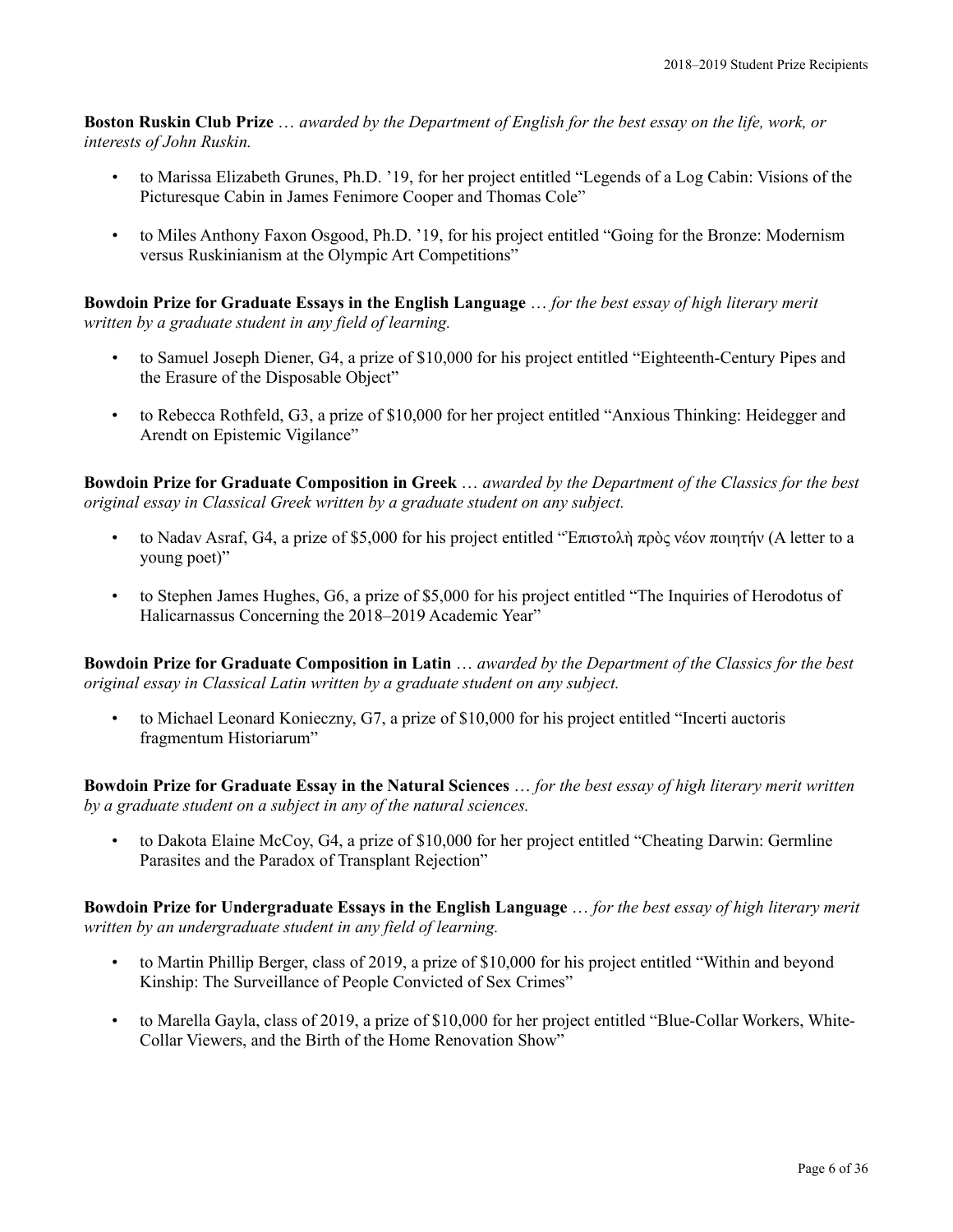**Bowdoin Prize for Undergraduate Translation into Latin** … *awarded by the Department of the Classics for the best translation into Classical Latin by an undergraduate student.*

• to Edward Sanger, class of 2019, a prize of \$5,000 for his project entitled "De Nostro Mari"

**Bowdoin Prize for Undergraduate Essay in the Natural Sciences** … *for the best essay of high literary merit written by an undergraduate student on a subject in any of the natural sciences.*

• to Thomas Andrew Lee, class of 2019, a prize of \$10,000 for his project entitled "Silent Intrusion: New Insights into Volcano Dynamics"

**Francis Bowen Prize** … *awarded by the Department of Philosophy for the best essay upon a subject in moral or political philosophy.*

• to Rachel Erica Achs, G6, a prize of \$3,000 for her project entitled "Blameworthiness and Constitutive Control"

**Boylston Prizes for Elocution** … *awarded by the Department of English after a competition that is open to seniors, juniors, and sophomores in good standing for the delivery of memorized selections from English, Greek, or Latin literature, not to exceed five minutes in length.*

- to Theodore Nathaniel Motzkin, class of 2019
- to Jacob Wright Roberts, class of 2019

**Le Baron Russell Briggs Commencement Prize** … *awarded annually to a member of the graduating class of Harvard College selected to deliver the undergraduate English dissertation at Commencement.*

• to Genesis Noelia De Los Santos, class of 2019, a prize of \$1,000

**Le Baron Russell Briggs Fiction Prize** … *awarded by the Department of English for the best story written by an undergraduate during the academic year.*

• to Emily Yueyi Zhao, class of 2019, for her project entitled "Achilles"

**Emily and Charles Carrier Prize** … *awarded by the Department of Philosophy for the best senior honors thesis or doctoral dissertation on a subject in social, political, or moral philosophy.*

- to Douglas Ray Kremm, Ph.D. '18, for his project entitled "Practical Cognitivism: An Essay on Normativity and Objectivity"
- to Matthew Joseph Mandel, class of 2019, for his project entitled "The Normative Question: A Constitutive Account of What We Should Do and Why"

**Edward M. Chase Prize** … *awarded by the Department of Government for the best dissertation on a subject relating to the promotion of world peace.*

• to Dominika Roksana Kruszewska, Ph.D. '19, for her project entitled "From the Streets to the Party Lists: Electoral Advantages of Social Movement Activism"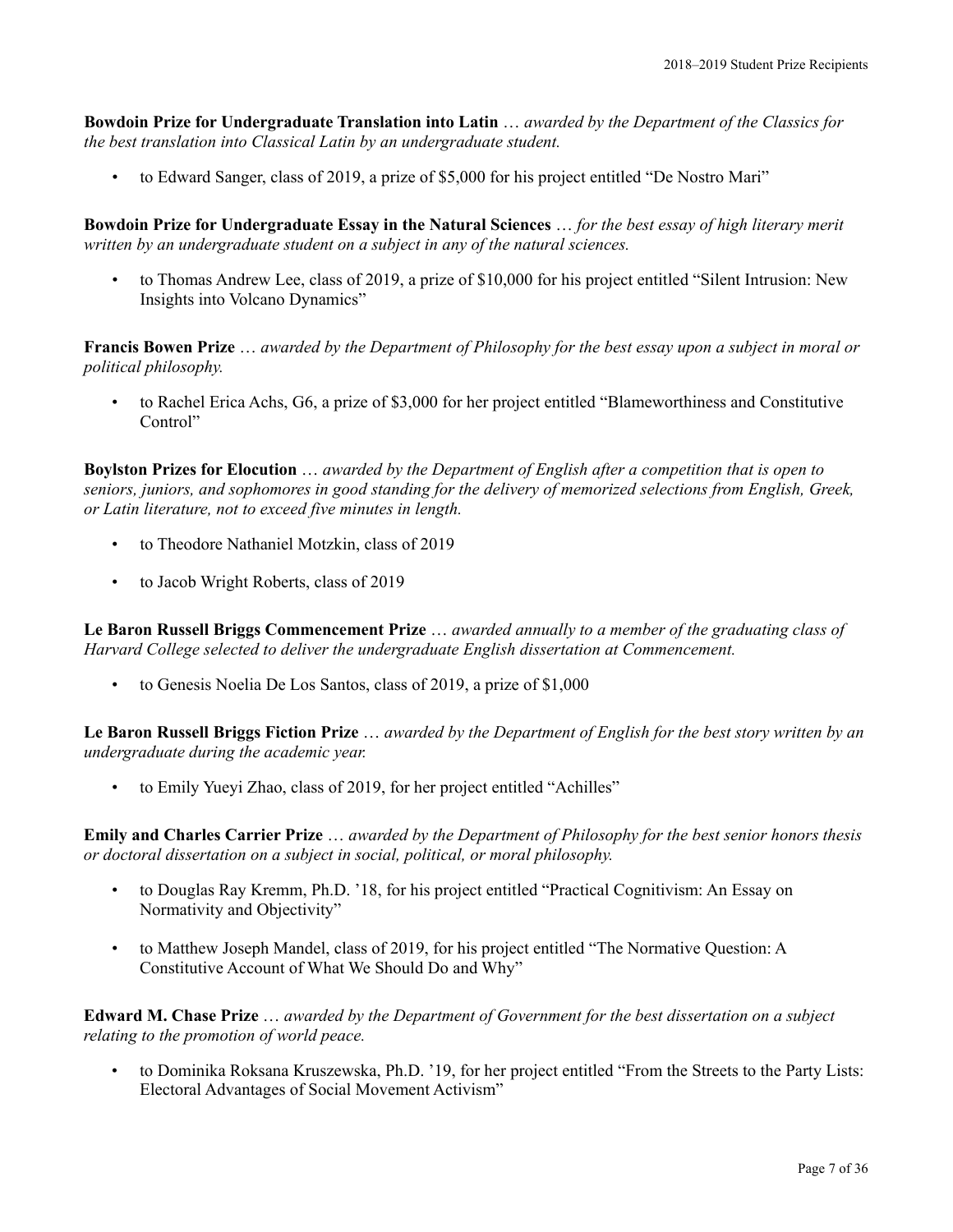**David Taggart Clark Prize for the Undergraduate Latin Commencement Oration** … *awarded annually to a member of the graduating class of Harvard College selected to deliver the Latin oration at Commencement.*

• to Kabir Kyle Gandhi, class of 2019, a prize of \$1,000

**Class of 1955/Robert T. Coolidge Undergraduate Thesis Prize in Medieval Studies** … *for the best senior thesis on any topic in Medieval Studies by a student in Harvard College.*

• to Madeleine Delaney Woods, class of 2019, for her project entitled "The Science of Spells: Plants, Potions, and Seasonal Variation in Anglo-Saxon Leechbooks"

**Department of the Classics Prizes** … *awarded by the Department of the Classics to seniors who have demonstrated excellence in Latin and/or Greek.*

- to Benjamin Frederick Stevens Altshuler, class of 2019
- to Chloe Anna Brooks, class of 2019
- to John Henry Clark, class of 2019
- to Richard F. Dunn, class of 2019
- to Meredith Ann Jones, class of 2019
- to Joseph William Valente, class of 2019

## **John Clive Prize** … *awarded by the Committee on Degrees in History and Literature to a senior thesis of high distinction on a topic in the field of Britain.*

• to Elizabeth Jane Madoc Duncan, class of 2019, for her project entitled "The Case of 'The German Princess': Mary Carleton's Exceptional Lives"

**Colton Award** … *for excellence in the preparation of a senior thesis in the Department of History.*

- to Sierra Christine Nota, class of 2019, a prize of \$600 for her project entitled "Make Way for the Railway: Transit-Oriented Development in the City of Irkutsk, 1890–1920"
- to Jules Ziqi Qiu, class of 2019, a prize of \$600 for her project entitled "Friendship or Hostility, Trade or War: The 1832 Voyage of the *Lord Amherst*"

## **Coolidge Debating Prizes** … *for the two best speakers in the trial debates for the Harvard-Yale-Princeton Intercollegiate Debates.*

- to Sophia Marie Caldera, class of 2019, a prize of \$3,000
- to John Francis Hunt, class of 2019, a prize of \$3,000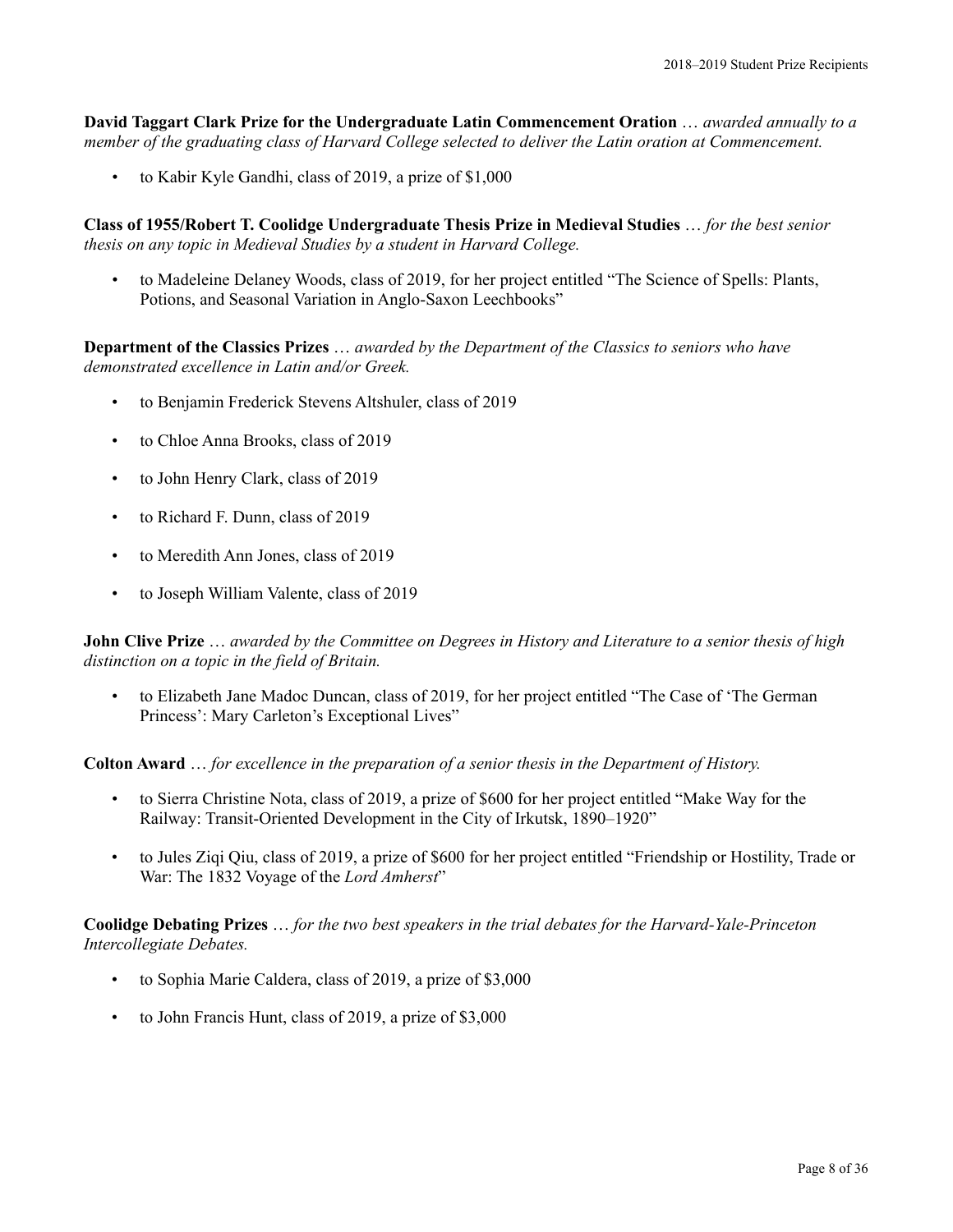**Council Prize in Visual Arts** … *awarded by the Office for the Arts for outstanding work by a Harvard undergraduate in the field of visual arts.*

• to Lance Oppenheim, class of 2019, a prize of \$500

**Annamae and Allan R. Crite Prize** … *awarded by the Harvard Extension School to degree recipients who demonstrate a singular dedication to learning and the arts.*

• to Douglas Thomas Woodhouse, A.L.M. '18, a prize of \$1,500

**Gerda Richards Crosby Prize in Government** … *awarded annually on the recommendation of the Department of Government to a candidate for the degree of A.B. with honors, for excellence in meeting the requirements for that concentration.*

• to Christina Nadine Neckermann, class of 2019, a prize of \$500 for her project entitled "The End of Bilateralism in Europe? An Interest-Based Account of Franco-German Divergence in the Construction of the European Banking Union"

**Edward Chandler Cumming Prize** … *to that member of the senior class concentrating in the field of History and Literature whose honors essay is of the highest distinction.*

- to Julia Heifetz Fine, class of 2019, for her project entitled "Civilized Man Cannot Live without Cooks: Food and Empire in Colonial India"
- to Leah Somelisan Yared, class of 2019, for her project entitled "Manufacturing High Visibility: Street Lamps and the Black Body in the Age of Electricity"

**Louis Curtis Prize** … *awarded by the Department of the Classics for excellence in Latin to a senior who has concentrated in any of the fields of concentration of which Latin forms a part.*

• to Meredith Ann Jones, class of 2019

**David Rockefeller Center for Latin American Studies Thesis Prize in History and Literature** … *awarded by the Committee on Degrees in History and Literature to a senior thesis of high distinction in the field of Latin America.*

• to Ruben Ernesto Reyes, class of 2019, for his project entitled "Please/No American Mierdas: Shattering Silences, Salvadoran (In)visibilities, and Imagined Nation in Javier Zamora's *Unaccompanied*"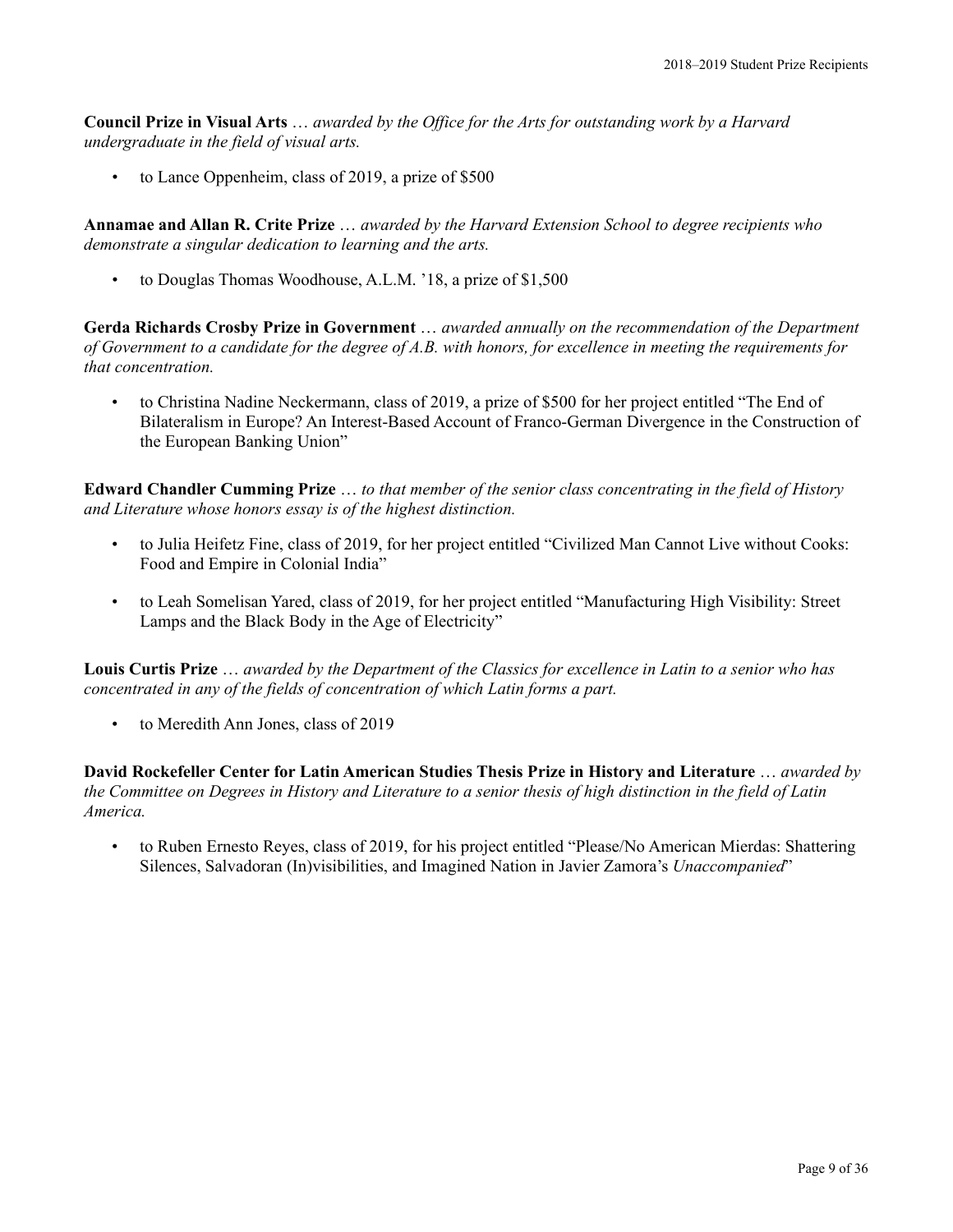**Davison Fellowship for Travel in Music** … *awarded by the Department of Music to students engaged in short projects relating to music that require travel away from Harvard University.*

- to Ran Bi, class of 2022, a prize of \$1,500
- to Claire Dickson, class of 2019, a prize of \$1,500
- to Amanda Suzette Gonzalez-Piloto, class of 2021, a prize of \$1,500
- to Liam Luke McGill, class of 2019, a prize of \$1,500
- to Sydney Kearney Penny, class of 2022, a prize of \$1,500
- to Jessica Caroline Shand, class of 2021, a prize of \$1,500

**Dean's Prize for Outstanding A.L.M. Thesis or Capstone Project** … *awarded in each discipline of the Harvard Extension School's Master's Degree Program to recognize work that embodies the highest level of scholarship.*

- to Ahnaf Abbas, A.L.M. '19, a prize of \$1,000 for his project entitled "Kitab Al Wasaya Bil-Judhur (The Book of Legacies by Roots) and the works of Abu Kamil Shuja'a Bin Aslem"
- to Yashi Dadhich, A.L.M. '19, a prize of \$1,000 for her project entitled "Sustainability Action Plan for the International Cricket Club"
- to Marc Joseph Gabelli, A.L.M. '19, a prize of \$1,000 for his project entitled "An Analysis of Russian Wheat Grain Export as a Tool in Its Contemporary Foreign Policy"
- to Robyn Gesek, A.L.M. '19, a prize of \$1,000 for her project entitled "Museum Digital Preservation in the U.S.: A Third-Place Struggle"
- to Zachary David Hadley, A.L.M. '19, a prize of \$1,000 for his project entitled "African Spaghetti Bowl: Assessing State Rationales in African Peacekeeping Operations, 1999–2016"
- to Lindsay Harris, A.L.M. '19, a prize of \$1,000 for her project entitled "H.O.W. House Website Redesign"
- to Lynn Ellen Hyde, A.L.M. '19, a prize of \$1,000 for her project entitled "West Street: Nexus of Boston Reform, 1835–1845"
- to Grace Giordano Ingalls, A.L.M. '19, a prize of \$1,000 for her project entitled "Targeted PLGA Nanoparticles for the Sustained Release of Hypertensive Drugs"
- to Pandelis Kriadis, A.L.M. '19, a prize of \$1,000 for his project entitled "Improving Traffic Flow in the Twenty-First Century: The Automated Road System"
- to Tiffany Nancy Lin, A.L.M. '19, a prize of \$1,000 for her project entitled "*Pseudomonas aeruginosa* Inducing Nociception Increases Susceptibility to Bacterial Keratitis"
- to Amy Lorraine Melton, A.L.M. '19, a prize of \$1,000 for her project entitled "Sleep and Digital Altruism: Are Good Sleepers Good Doers?"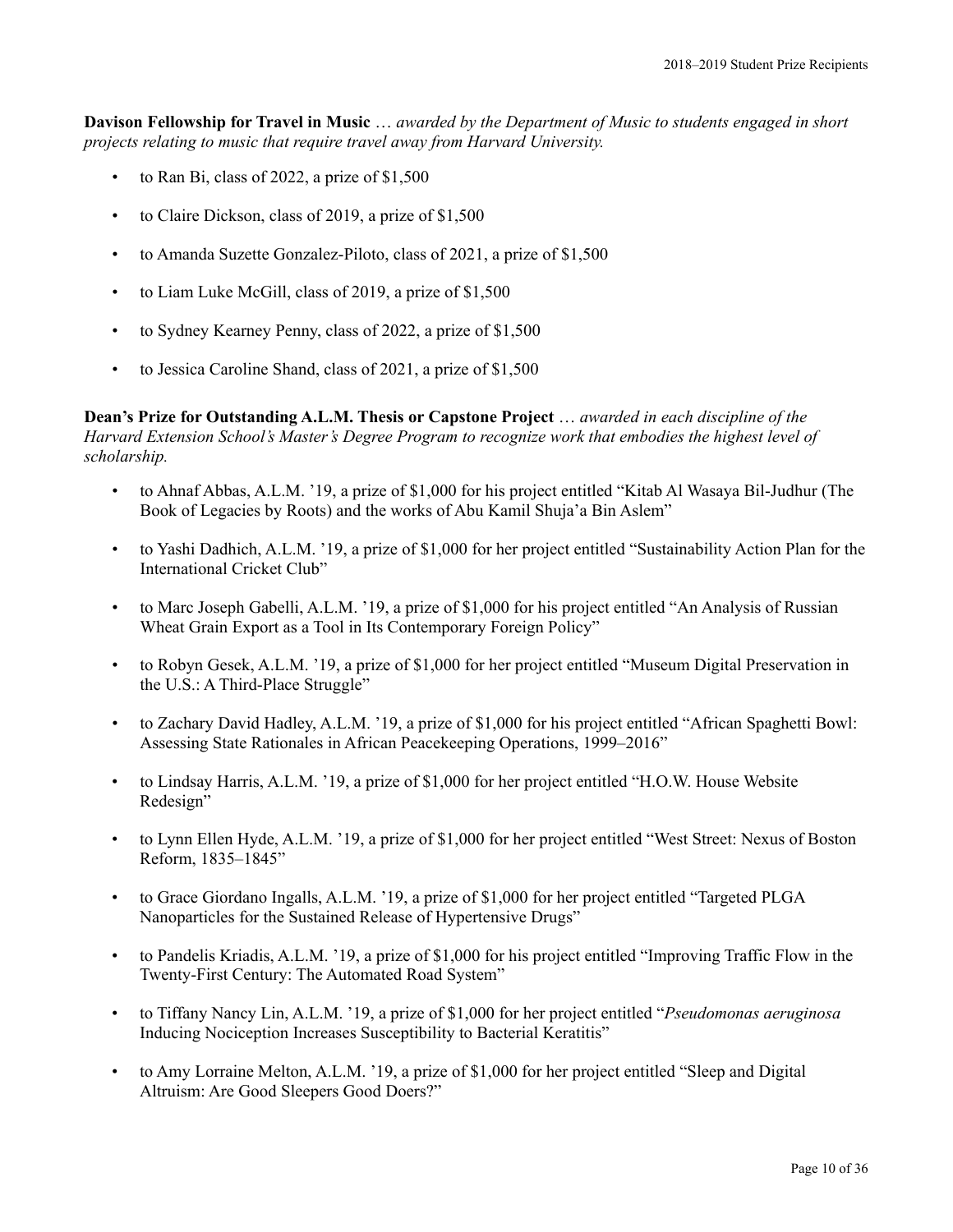- to Sarah Pruski, A.L.M. '19, a prize of \$1,000 for her project entitled "Prowess and Protection: A Cultic Analysis of the *Winged Victory of Samothrace* in Ancient Greece"
- to Michael Vincent Sedwick, A.L.M. '19, a prize of \$1,000 for his project entitled "Taiwan in Transition"
- to Jessica Sibirski, A.L.M. '19, a prize of \$1,000 for her project entitled "Addressing Lead in School Drinking Water in Greater Boston: Identifying Early Education and Care Facilities with the Highest Risk of Lead Contamination"
- to Melissa Rian Wilson, A.L.M. '19, a prize of \$1,000 for her project entitled "Reimagining the American West to Reach Half-Earth"
- to Lindsay Christyn Smith Zrull, A.L.M. '19, a prize of \$1,000 for her project entitled "Pain and Memory in Young Adult Fiction: An Introductory Essay and an Original Young Adult Novel"

**Arthur P. Dempster Award** … *awarded by the Department of Statistics to support and recognize promising graduate students who have made significant contributions to theoretical or foundational research in statistics.*

• to Wenshuo Wang, G3, for his project entitled "Metropolized Knockoff Sampling"

**Padma Desai Prize in Economic Science** … *awarded for the most outstanding dissertation by a Ph.D. student in the Department of Economics.*

- to Valentin Bolotnyy, Ph.D. '19
- to Shoshana Vasserman, Ph.D. '19

**David Herbert Donald Prize** … *to the graduating senior in the Department of History whose work in American history best exemplifies the high standards of erudition, original thought, and elegant prose embodied in the career of David Herbert Donald.*

- to Philip Oren Balson, class of 2019, a prize of \$1,000
- to Benjamin Joseph Schafer, class of 2019, a prize of \$1,000

**Louise Donovan Award** … *awarded by the Office for the Arts to a Harvard student who has made a substantial contribution to undergraduate arts behind the scenes.*

• to Inaara Shiraz, class of 2019, a prize of \$500

**W. E. B. Du Bois Award** … *awarded by the Department of African and African American Studies to the graduating senior in African Studies with the highest grade point average.*

to Mara Danielle Roth, class of 2019, a prize of \$500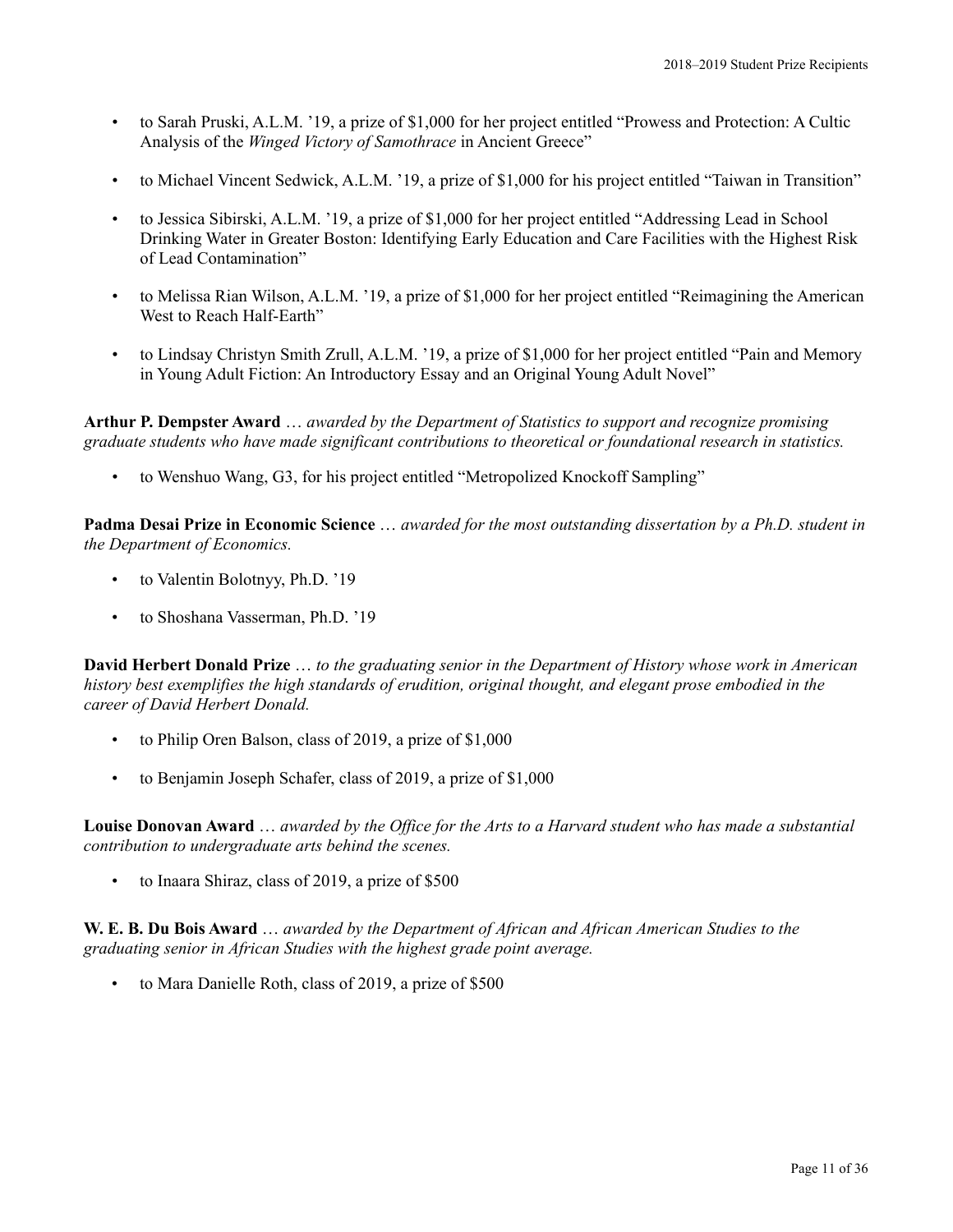**John Dunlop Undergraduate Thesis Prize in Business and Government** … *awarded by the Mossavar-Rahmani Center for Business and Government (M-RCBG) at Harvard's Kennedy School of Government for the best senior thesis on a challenging public policy issue at the interface of business and government.*

- to Jacqueline Liu Chen, class of 2019, a prize of \$1,000 for her project entitled "Pharmer's Market: How Biosimilars Are Shaking Up the Pharmaceutical Landscape"
- to Jack Bancroft Smith, class of 2019, a prize of \$1,000 for his project entitled "California Compliance Offsets: Problematic Protocols and Buyer Behavior"

**Edward Eager Memorial Prize** … *awarded by the Department of English for the best creative writing, preferably in the juvenile field, by an undergraduate.*

- to Milo Davidson, class of 2019, for his project entitled "Cold Was the Ground"
- to Julia Ellen DeBenedictis, class of 2019, for her project entitled "The Other Language"
- to Carl Francis Denton, class of 2020
- to Joseph C. Felkers, class of 2022
- to Ashley Gong, class of 2020
- to Madeleine M. Joung, class of 2020, for her project entitled "Aid and Comfort"
- to Max Owen Lesser, class of 2019
- to Patricia Jialei Liu, class of 2021
- to Alisha M. Yi, class of 2022

**Susan C. Eaton Fellowship in Organizing, Leadership, and Social Change** … *awarded by the Committee on Degrees in Social Studies to provide senior thesis research grants to students in Social Studies undertaking thesis projects related to organizing for social change.*

• to Sunah Chang, class of 2020, a prize of \$750

**Ralph Waldo Emerson Prize** … *to the member of the junior class in Harvard College who shows the greatest promise among undergraduates who concentrate in the field of History and Literature.*

• to Daniel L. Rosenblatt, class of 2020

**Enel Endowment Prize for Best Undergraduate Paper or Senior Thesis** … *awarded by the Harvard Environmental Economics Program for the best undergraduate paper addressing topics in environmental, energy, and natural-resource economics.*

• to Andy Tong Zhou, class of 2019, a prize of \$1,000 for his project entitled "Oyu Tolgoi: Impacts of Mining on Economic Outcomes in Mongolia"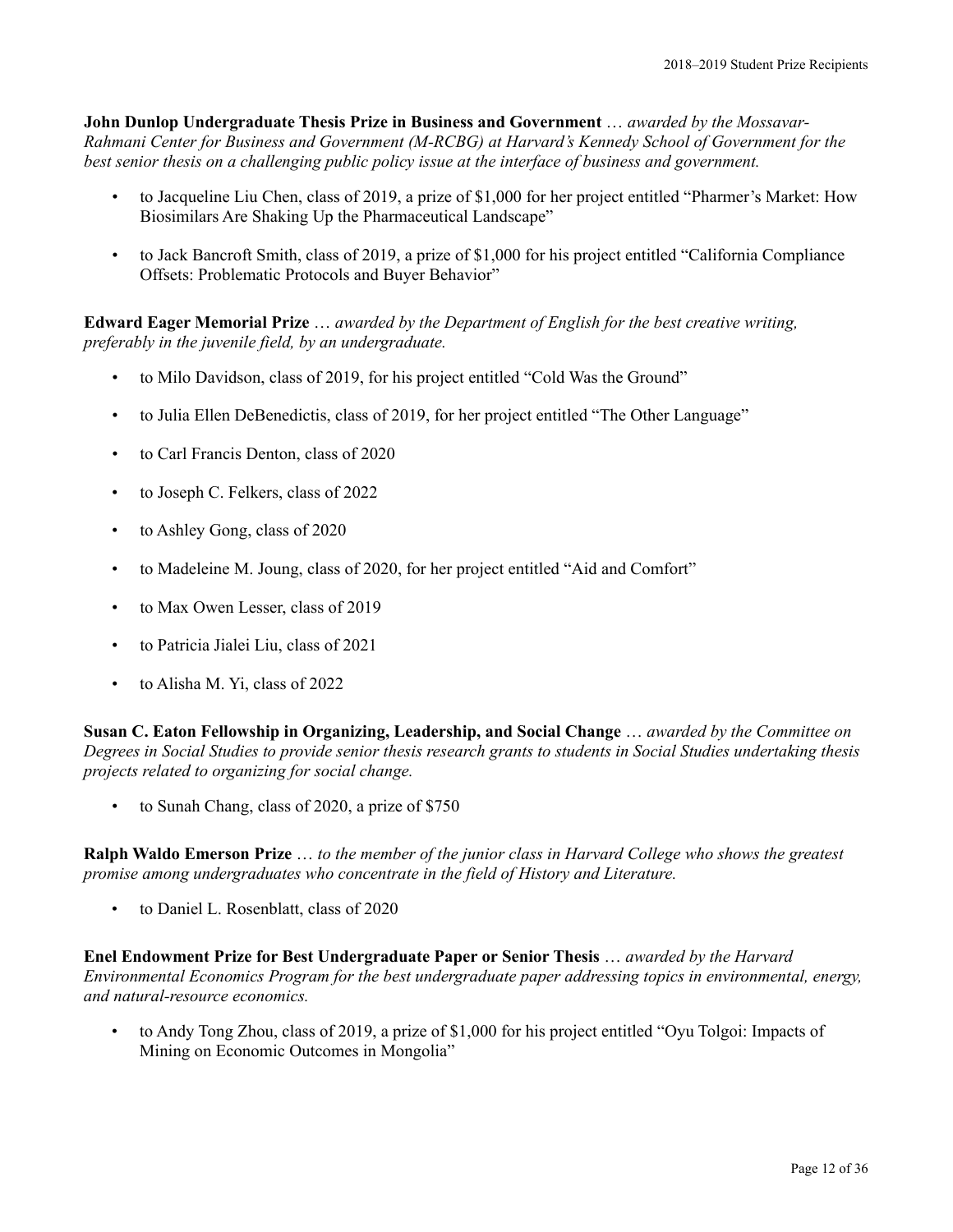**Senior Thesis Prize in Ethnicity, Migration, Rights** … *for the best project that contributes to current scholarly discourses about ethnicity, migration, indigeneity, race, and/or rights.*

• to Anwar Esam Omeish, class of 2019, a prize of \$500 for her project entitled "Toward the Modern Revolution: Frantz Fanon, Secularity, and the Horizons of Political Possibility in Revolutionary Algeria"

**Extension School Commencement Speaker Prize** … *awarded to the A.L.B. or A.L.M. graduate who delivers the student Commencement speech at the Extension School diploma awarding ceremony.*

- to David Marshall Andrews, A.L.M. '19, a prize of \$1,000
- to Cindy Christensen, A.L.M. '19, a prize of \$1,000
- to Tiffany Lenee Hart, A.L.M. '19, a prize of \$1,000
- to Donald Thomas Parker, A.L.B. '19, a prize of \$1,000
- to Melinda Desiree Stuart-Tilley, A.L.M. '19, a prize of \$1,000
- to Christopher Robert Wirz, A.L.M. '19, a prize of \$1,000

**Claire Fairman History of Art and Architecture Undergraduate Thesis Award** … *for the best senior honors thesis written on a topic in modern art by a concentrator in History of Art and Architecture.*

• to Qianqian Yang, class of 2019, for her project entitled "Fragmenting the Female Body: The Postwar Photomontages of Toshiko Okanoue (1950–1957)"

**Suzanne Farrell Dance Prize** … *awarded by the Office for the Arts to the undergraduate who has demonstrated outstanding artistry in the field of dance.*

- to Anna K. Antongiorgi, class of 2019, a prize of \$1,000
- to Tiffany Yong Yeu Lau, class of 2019, a prize of \$1,000

**Captain Jonathan Fay Prize** … *awarded by the Radcliffe Institute to the graduating senior who has produced the most outstanding imaginative work or piece of original research in any field.*

- to Mark Éliás Czeisler, class of 2019, a prize of \$2,500 for his project entitled "Characterizing the Morphology of Suprachiasmatic Nucleus Neuronal Interactions: Exploring Ultrastructural Features That May Subserve Circadian Synchronization in Mammals"
- to Manuel Antonio Medrano, class of 2019, a prize of \$2,500 for his project entitled "Toward a Khipu Transcription 'Insistence': A Corpus-Based Study of the *Textos Andinos*"
- to Anwar Esam Omeish, class of 2019, a prize of \$2,500 for her project entitled "Toward the Modern Revolution: Frantz Fanon, Secularity, and the Horizons of Political Possibility in Revolutionary Algeria"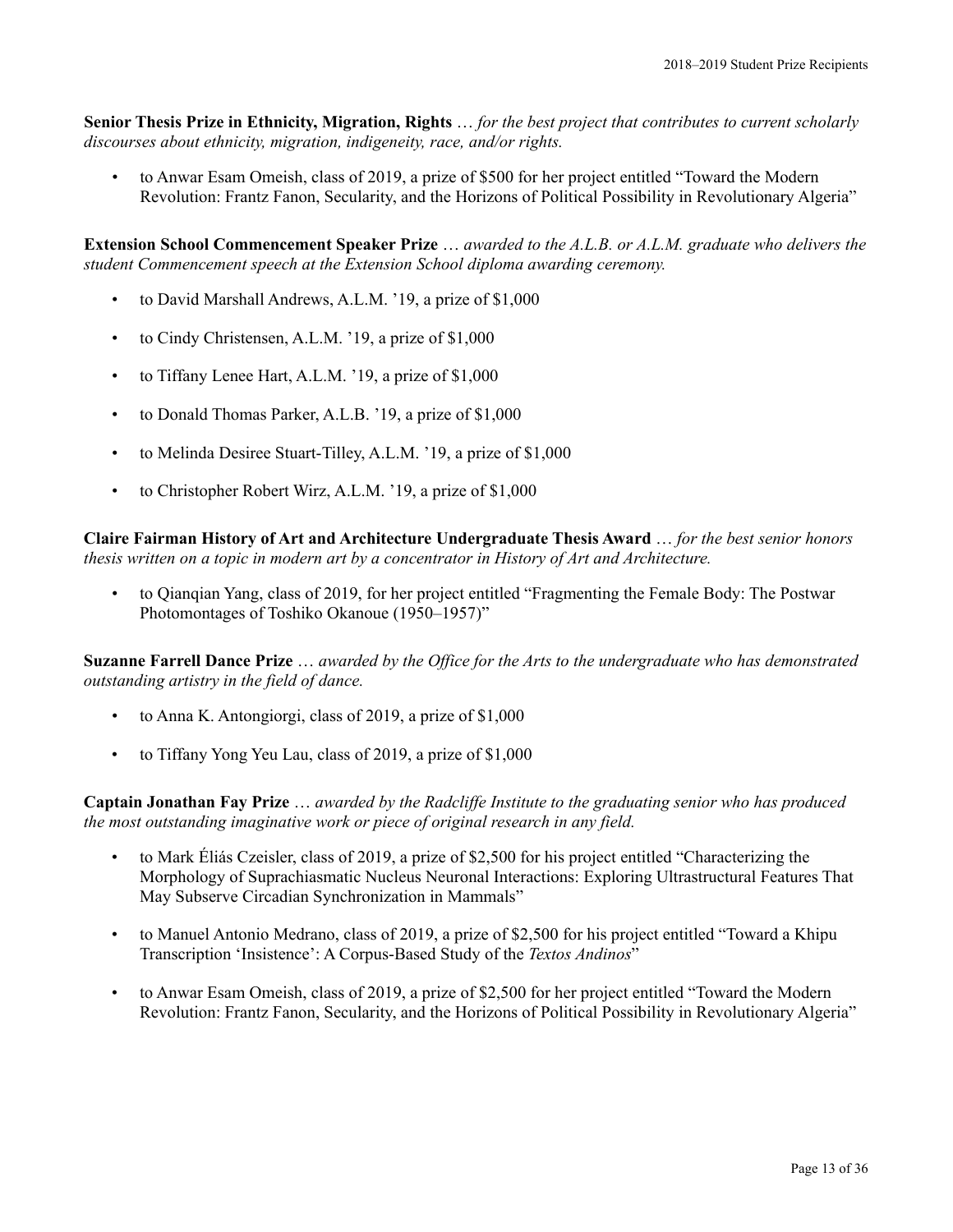**William Scott Ferguson Prize** … *awarded to a sophomore concentrating in History who has written an outstanding essay as part of a tutorial assignment.*

• to Arthur Schott Lopes, class of 2019, a prize of \$1,200 for his project entitled "A New Imperialism: Gilberto Freyre and Lusotropicalism, 1940–1961"

**Eric Firth Prize** … *awarded by the Department of Government for the best essay on the subject of the ideals of democracy.*

- to Miranda Balow Richman, class of 2019, a prize of \$600 for her project entitled "Apologies Under Pressure: How Security Concerns and Memory Politics Interact in Japan-South Korea Relations, 1989–  $2015"$
- to Alexandra Sukin, class of 2019, a prize of \$600 for her project entitled "The Influence of Artificial Agents: An Application of Normative Ethical Theories of Autonomy and Distributive Justice to Machine Learning Algorithms"

**William Plummer French Prize** … *awarded by the Department of African and African American Studies to an undergraduate student from any academic department who has collected the best personal library focusing on some aspect of African or African American culture and history.*

• to Minahil Akbar Khan, class of 2019

**Sophia Freund Prize** … *awarded annually to the students in the senior class of Harvard College who are graduating* summa cum laude *with the highest grade point average.*

- to Kara Irene Chyung, class of 2019, a prize of \$1,000
- to Brittany Nicole Ellis, class of 2019, a prize of \$1,000
- to Julia Heifetz Fine, class of 2019, a prize of \$1,000
- to Pauline Bacon Gabrieli, class of 2019, a prize of \$1,000
- to David Andrew Gevarter, class of 2019, a prize of \$1,000
- to Rachel Gita Gologorsky, class of 2019, a prize of \$1,000
- to Noah Zeger Golowich, class of 2019, a prize of \$1,000
- to Karl Hans Kaellenius, class of 2019, a prize of \$1,000
- to Laura Antonia Kanji, class of 2019, a prize of \$1,000
- to Justin Chun-Teng Lee, class of 2019, a prize of \$1,000
- to Amil Merchant, class of 2019, a prize of \$1,000
- to Arthur Schott Lopes, class of 2019, a prize of \$1,000
- to Meredith Marjorie Slifkin, class of 2019, a prize of \$1,000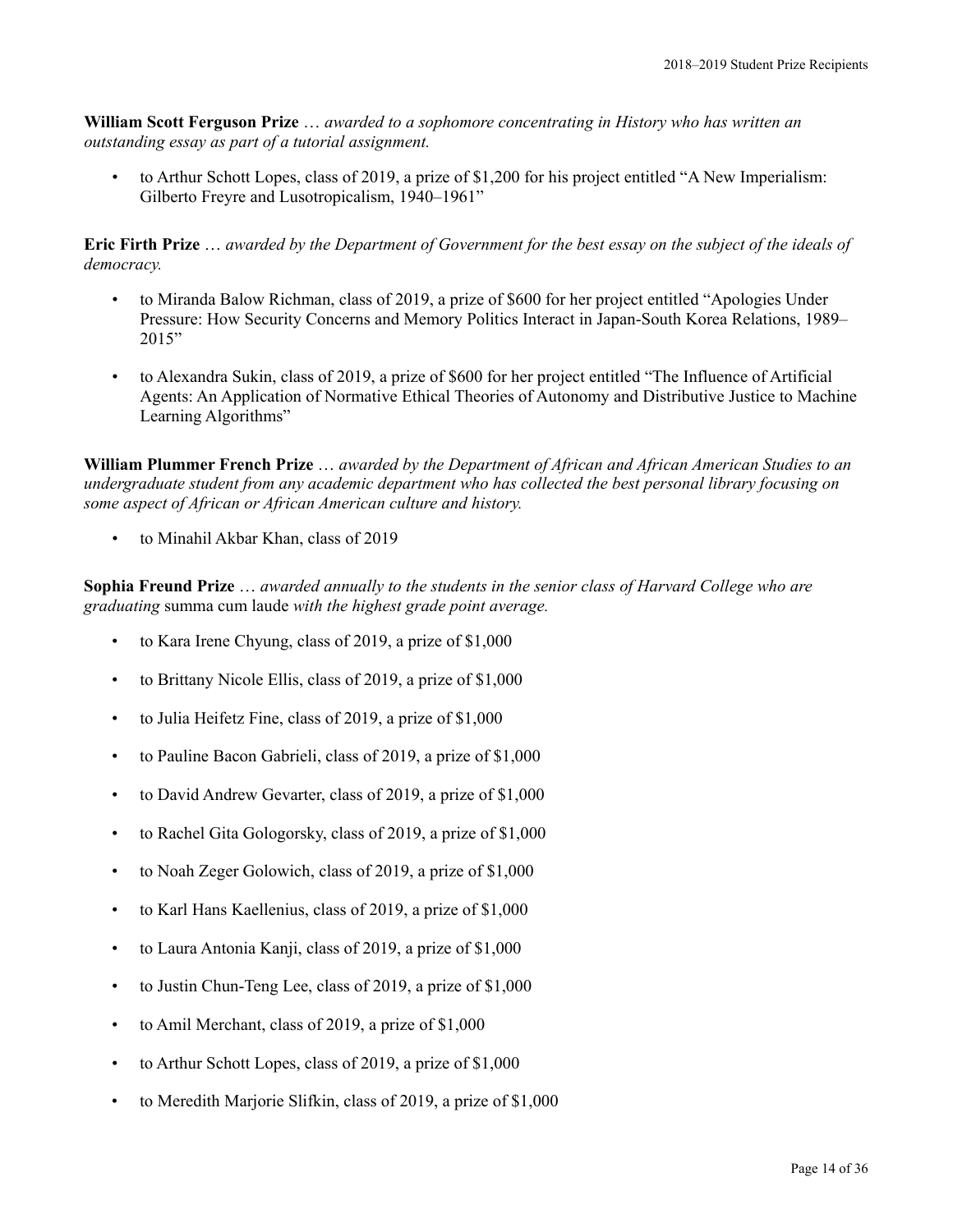- to Hanson Peter Tam, class of 2019, a prize of \$1,000
- to Anna Sophia Westbrook, class of 2019, a prize of \$1,000
- to Richard Yarrow, class of 2019, a prize of \$1,000

**Friends of the Harvard Department of Mathematics Prize** … *to the senior thesis writers who are selected to present their theses to the Friends of the Harvard Math Department.*

- to Shira Li, class of 2019
- to David Walter Stoner, class of 2019

**Paul Revere Frothingham Scholarship Prize** … *awarded by the Office of Undergraduate Research and Fellowships to the graduating senior who best exemplifies the qualities of excellent scholarship, character, and effective support of the best interests of Harvard University.*

- to Anwar Esam Omeish, class of 2019
- to Mai-Linh Ton, class of 2019

**Albert M. Fulton, Class of 1897, Prize** … *for the best senior thesis in the Department of Sociology.*

• to Stephanie Wu, class of 2019, for her project entitled "The Role of Linguistic Capital in the Health Perceptions of Formerly Detained and Deported Hispanic Immigrant Men"

**Lloyd McKim Garrison Prize** … *awarded by the Department of English for the best poem or group of poems by an undergraduate.*

• to David Haosen Xiang, class of 2020, for his project entitled "Elegy for the Distances"

**Leo Goldberg Prize in Astronomy** … *awarded by the Department of Astronomy in recognition of research promise as evidenced by a junior or senior thesis.*

- to Soley Osk Hyman, class of 2019
- to Mma Grace Ikwut-Ukwa, class of 2020
- to Amir Siraj, class of 2021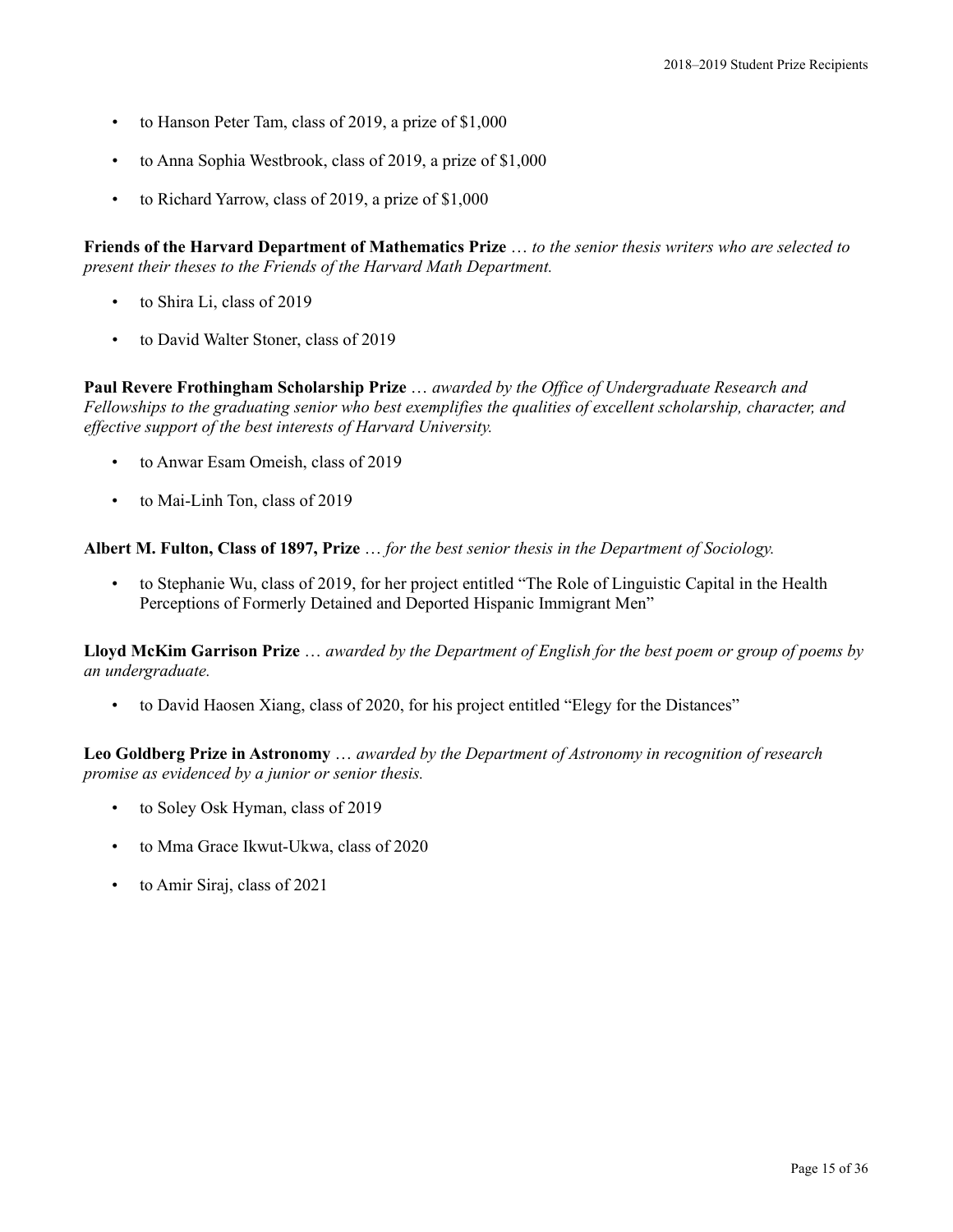**Gertrude and Maurice Goldhaber Prize** … *awarded by the Department of Physics to the outstanding theoretical and experimental graduate students who have passed their qualifying oral examinations in the preceding year.*

- to Stephen Thomas Carr, G4
- to Harry Jay Levine, G4
- to Georges Obied, G4
- to Ann Miao Wang, G4

**Reverend Peter J. Gomes Prize in Religion and Ethnicity** … *awarded by the Department of African and African American Studies to the Harvard College senior who has demonstrated social responsibility through public service and potential for distinguished contributions to the public good.*

- to Ata Darko Amponsah, class of 2019, a prize of \$500
- to Benjamin Joseph Schafer, class of 2019, a prize of \$500

**Graduate English Commencement Oration Prize** … *to that student who will receive a graduate degree and is chosen to deliver the Graduate English Part at Commencement.*

• to Lucila Hanane Takjerad, M.P.A. '19, a prize of \$1,000

**Jane C. Grant Senior Prize** … *awarded by the Committee on Degrees in Studies of Women, Gender, and Sexuality to the graduating senior with the best overall academic performance.*

• to Montita Sowapark, class of 2019

**John Green Prize** … *awarded by the Department of Music for demonstrated talent and promise as a composer.*

• to Adi Snir, G5, a prize of \$16,000

**Kate and Max Greenman Prize** … *awarded to those students in Harvard College who participate in the Harvard-Yale-Princeton Triangular Debate, as members of the team or as alternates.*

- to Sophia Marie Caldera, class of 2019
- to Aditya Arya Dhar, class of 2021
- to John Francis Hunt, class of 2019
- to Romina Lilollari, class of 2021
- to Paloma Jen O'Connor, class of 2021
- to Tejal Patwardhan, class of 2020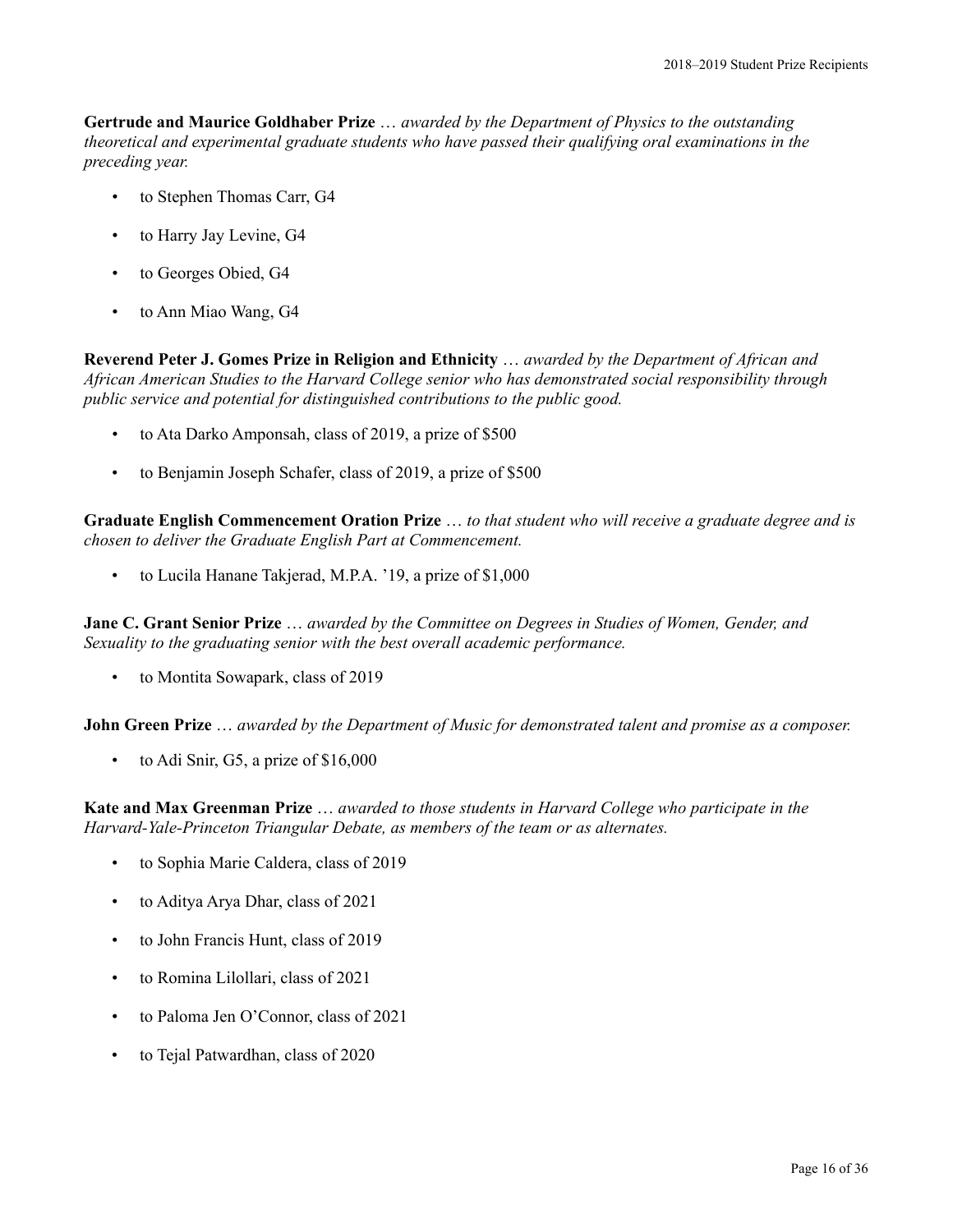**Harold K. Gross Dissertation Prize** … *awarded by the Department of History to the Ph.D. recipient whose dissertation demonstrates the greatest promise of a distinguished career in historical research.*

• to Hannah Jane Shepherd, Ph.D. '18, for her project entitled "Cities into Empire: Fukuoka, Pusan, and Japan's Imperial Urbanization, 1876–1953"

**James R. and Isabel D. Hammond Prize** … *awarded by the David Rockefeller Center for Latin American Studies (DRCLAS) for the best senior honors thesis related to Spanish-speaking Latin America.*

• to José Avonce, class of 2019, for his project entitled "De tus ataques me rio: Chinese and Anti-Chinese Articulations of Mexico's Post-Revolutionary National Identity"

**Seymour E. and Ruth B. Harris Prize for Honors Thesis in Economics** … *for the best senior honors thesis in Economics.*

• to Nina Vendhan, class of 2019, a prize of \$3,500 for her project entitled "The Road Back to Nalanda: The Impact of India's Right to Education Act on Government Schools and a Market Design Proposal for Its Quota Admissions"

**Seymour E. and Ruth B. Harris Prize for Honors Thesis in the Social Sciences** … *for the best senior honors thesis in a social science other than Economics.*

• to Anwar Esam Omeish, class of 2019, a prize of \$3,500 for her project entitled "Toward the Modern Revolution: Frantz Fanon, Secularity, and the Horizons of Political Possibility in Revolutionary Algeria"

**Jonathan Hart Prize** … *to a student in Kirkland House who has excelled in the field of history, literature, or philosophy.*

- to Michael Kaku Bervell, class of 2019
- to Joseph William Valente, class of 2019

**Harvard College Women's Leadership Award** … *awarded by the Harvard College Women's Center to honor a Harvard College senior who has demonstrated exceptional leadership and made a meaningful impact on fellow students, the campus, and/or the community.*

to Anwar Esam Omeish, class of 2019, a prize of \$1,500

**Harvard Monthly Prize** … *awarded by the Department of English to that Harvard College student in the most advanced courses in English composition who shows the greatest literary promise.*

- to Natalie Weld Juhon Hodges, class of 2019
- to Yash Kumbhat, class of 2021

**Roger Conant Hatch Prizes for Lyric Poetry** … *awarded by the Department of English for the best lyric poem by an undergraduate.*

• to Daniela Muhleisen, class of 2019, for her project entitled "Elegy for Alicia Zepeda del Toro"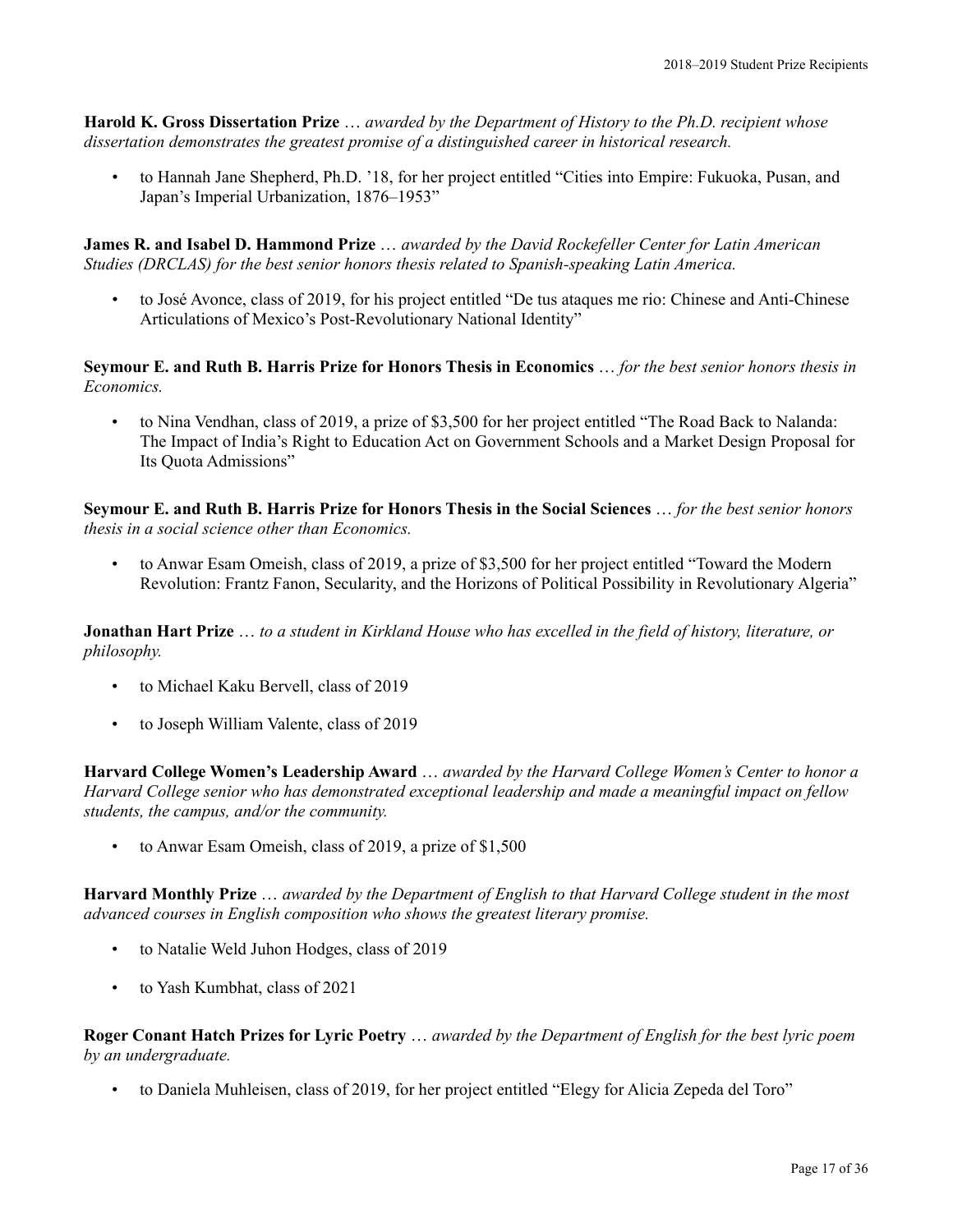**Einar Haugen Prize** … *awarded by the Department of Germanic Languages and Literatures to an undergraduate or graduate student for excellence in the field of Scandinavian languages and literatures.*

• to Ingrid Goetz, class of 2019

**Lawrence J. Henderson Prize** … *to the senior student earning a degree in either of the concentrations supervised by the Board of Tutors in Biochemical Sciences (Molecular and Cellular Biology (MCB) and Chemical and Physical Biology (CPB)), whose thesis is judged the most meritorious for that year.*

• to Soumyaa Mazumder, class of 2019

**Department of History Prize** … *to the graduating senior who has the best cumulative record as a history concentrator by the end of the senior year.*

- to Arthur Schott Lopes, class of 2019, a prize of \$500
- to Richard Yarrow, class of 2019, a prize of \$500

**Department of History Undergraduate Essay Prize** … *for the best work of original historical scholarship produced before the senior year in a history department course.*

• to Nicholas Jonathan Danby, class of 2020, a prize of \$500 for his project entitled "Heel, British Bulldog: How Britain's Domestic Institutions Constrained Churchill's Power, Manipulated His Postwar Decisions, and Transformed Foreign Policy at the Yalta Conference"

**Philip Hofer Prize for Collecting Books or Art** … *awarded by Houghton Library to a student whose collection of books best exemplifies the traditions of breadth, coherence, and imagination represented by Philip Hofer, founder and first Curator of the Department of Printing and Graphic Arts in the Houghton Library.*

- to Luke Kennedy Kelly, class of 2019, a first-place prize of \$3,000 for his project entitled "Learning My ABC's: Carter Collected"
- to Angela Wheeler, G2, a first-place prize of \$3,000 for her project entitled "Constructing the City: National Narratives and Cultural Tourism in Tbilisi, 1950–present"
- to Khin-Kyemon Aung, M.D./M.B.A.'20, a second-place prize of \$1,500 for her project entitled "Searching for My Identity: Teaching Myself Theravada Buddhism and Folk Traditions from Myanmar"

**George Caspar Homans Prize** … *to a graduating senior in Kirkland House for excellence in the social sciences.*

• to Justin Glanzer Curtis, class of 2019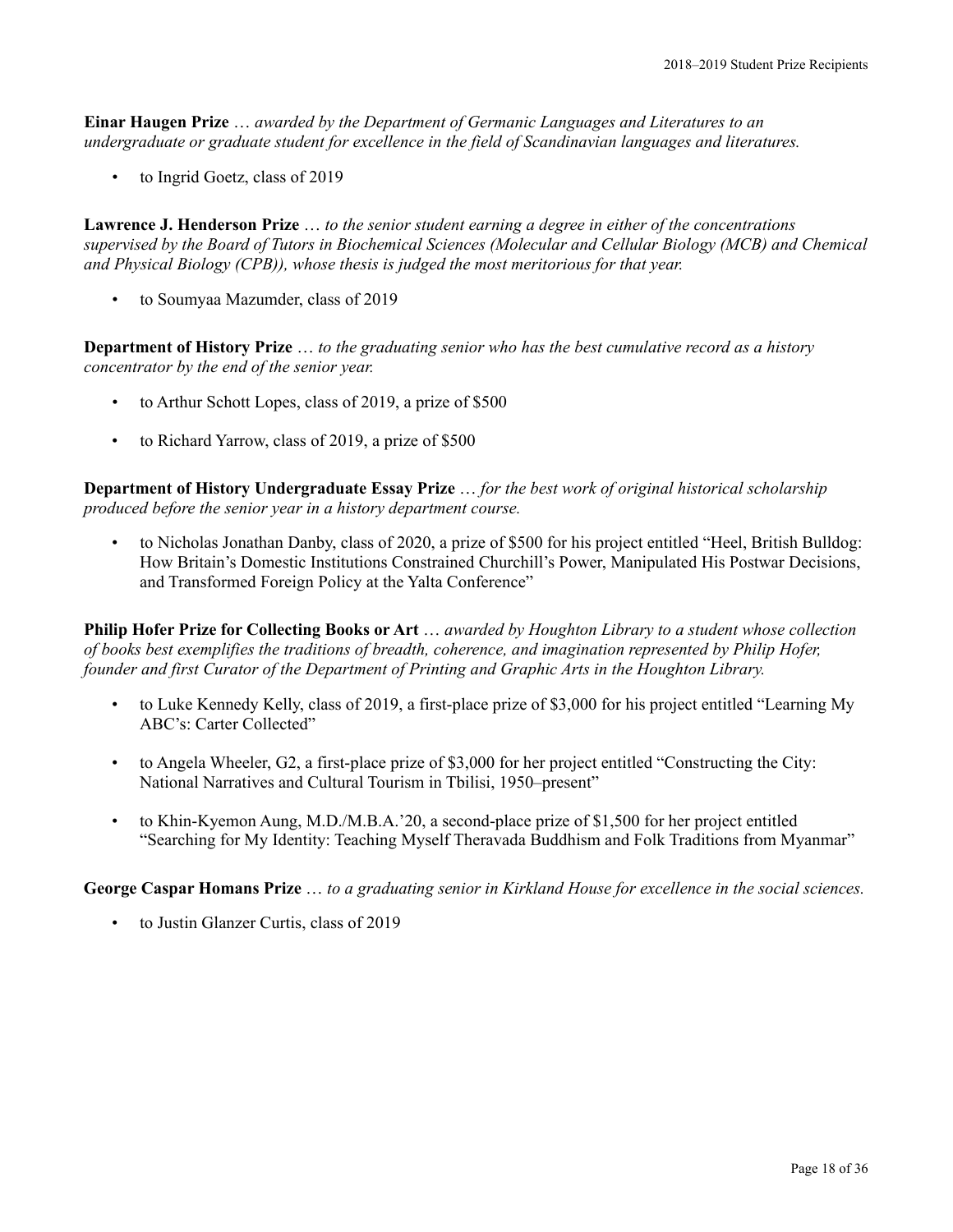## **Thomas Temple Hoopes Prize** … *for excellent undergraduate work and excellence in the art of teaching.*

- to Ashrithaa Sai Anurudran, class of 2019, a prize of \$5,000 for her project entitled "Empower to Eliminate: A Randomized Evaluation of a Sexual Violence Prevention Program in Kisumu, Kenya" nominated by Dr. Kiran Gajwani
- to Martin Phillip Berger, class of 2019, a prize of \$5,000 for his project entitled "Beyond 'Sex Offenders': Deconstructing the Spacetime of Surveillance"—nominated by Professor George Paul Meiu
- to Kate Clark Berry, class of 2019, a prize of \$5,000 for her project entitled "James and the Giant (Question of Our) Speech: The Translator in the Late Phase"—nominated by Professor Glenda Carpio
- to Sara Bobok, class of 2019, a prize of \$5,000 for her project entitled "The Paradox of Nemzeti: Liberals in the Hungarian Far-Right"—nominated by Dr. Nicolas Prevelakis
- to Victoria Maria Bolanos, class of 2019, a prize of \$5,000 for her project entitled "God Save Their Souls: An Analysis of Core Constituencies, Churches, and Gang Violence in El Salvador"—nominated by Dr. Frances Hagopian and Mr. Manuel Meléndez Sánchez
- to Chloe Anna Brooks, class of 2019, a prize of \$5,000 for her project entitled "Was it for this . . . ? Lyricism and Narration in Virgil, Wordsworth, and Faulkner"—nominated by Professor James Engell and Professor Richard F. Thomas
- to Emily Sue Si Brother, class of 2019, a prize of \$5,000 for her project entitled "From the Page to Performance: A Lecture-Recital Exploring the Interpretive Possibilities in Frédéric Chopin's *Preludes, Op. 28*"—nominated by Professor Suzannah Clark
- to Alexandra Devon Caffrey, class of 2019, a prize of \$5,000 for her project entitled "Swing the Swing State: Political Organizing in Florida's I-4 Corridor"—nominated by Professor Theda Skocpol
- to Kevin Jiafeng Chen, class of 2019, a prize of \$5,000 for his project entitled "Causal Inference in Matching Markets"—nominated by Professor Scott Kominers
- to Una Emma Choi, class of 2019, a prize of \$5,000 for her project entitled "FLT3-ITD Activates Malic Enzyme 2 and Reprograms Acute Myeloid Leukemia Metabolism"—nominated by Dr. David Scadden
- to Maya Victoria Chung, class of 2019, a prize of \$5,000 for her project entitled "Quantifying Isopycnal Heave Using Dynamic Depth Warping"—nominated by Professor Peter Huybers
- to Rebecca Ruth Cleveland Stout, class of 2019, a prize of \$5,000 for her project entitled "Leveraging preservation bias in Last Interglacial coral sea-level records to refine global ice volumes over the ice age"—nominated by Professor Jerry Mitrovica
- to Liam Rivington Corrigan, class of 2019, a prize of \$5,000 for his project entitled "Development of a Microwave Scatterometer and Investigation of Optical Properties of BICEP3 Materials"—nominated by Professor John Kovac
- to Mark Éliás Czeisler, class of 2019, a prize of \$5,000 for his project entitled "Characterizing the Morphology of Suprachiasmatic Nucleus Neuronal Interactions: Exploring Ultrastructural Features That May Subserve Circadian Synchronization in Mammals"—nominated by Professor Jeff Lichtman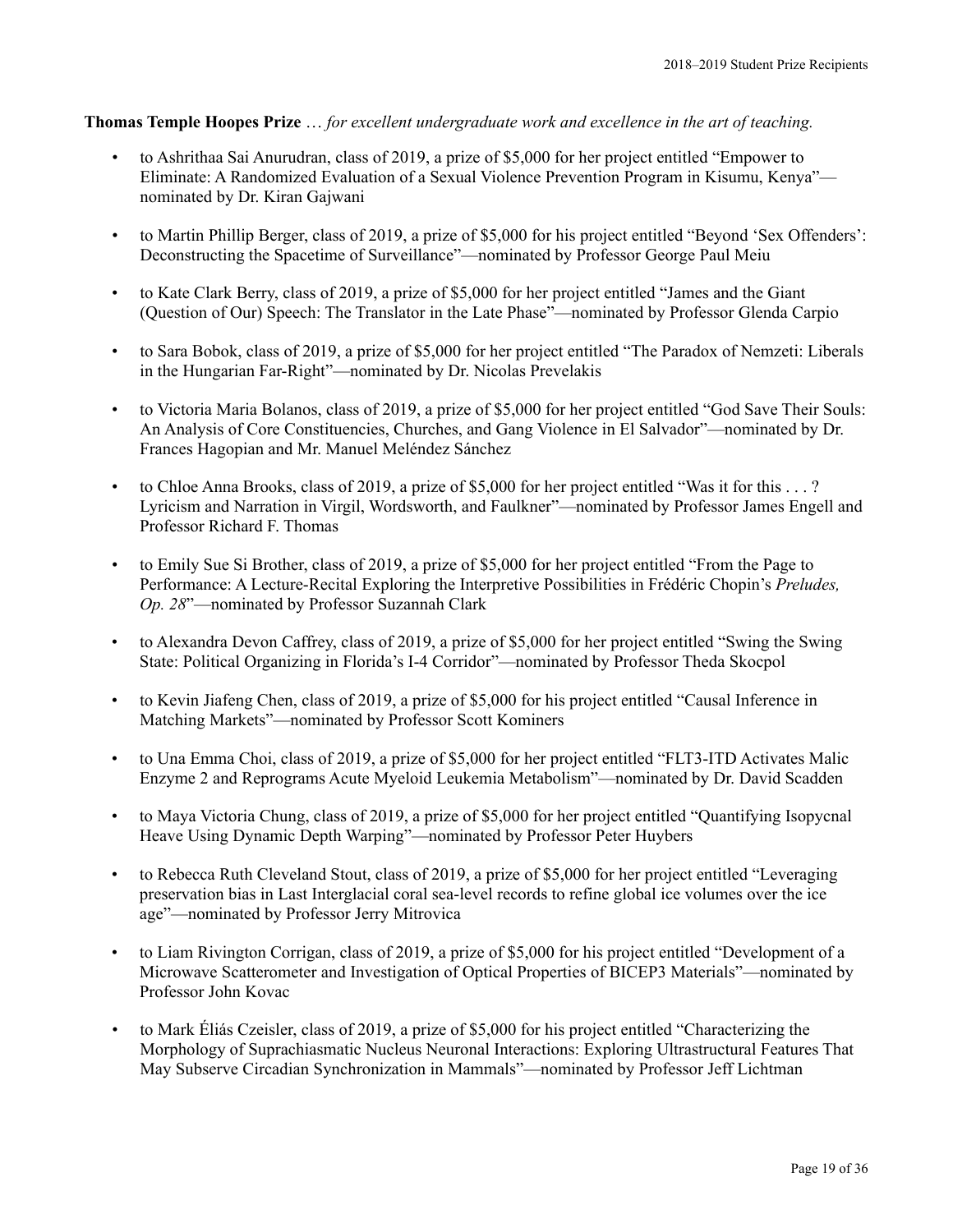- to Sunaina Louise Danziger, class of 2019, a prize of \$5,000 for her project entitled "Nazis in America: The U.S. Intelligence Programs That Shaped the New World Order, 1945–1949"—nominated by Professor Maya Jasanoff
- to Ryan Andrew Davis, class of 2019, a prize of \$5,000 for his project entitled "Fungibility of In-Kind Transfers: Evidence from the Supplemental Nutrition Assistance Program (SNAP)"—nominated by Dr. Gregory Bruich
- to Brendan Zhi Min Dean, class of 2019, a prize of \$5,000 for his project entitled "Burning questions: Responses to fire by partners in a complex ant-plant symbiosis"—nominated by Professor Naomi Pierce
- to Benjamin Delsman, class of 2019, a prize of \$5,000 for his project entitled "Upward Mobility and Urban Form"—nominated by Professor Nathaniel Hendren
- to Camille Martha Madden DeSisto, class of 2019, a prize of \$5,000 for her project entitled "Consequences and Spread of the Invasive Strawberry Guava (*Psidium cattleianum*) in Madagascar's Rainforests"—nominated by Professor Charles Davis
- to Brittany Nicole Ellis, class of 2019, a prize of \$5,000 for her project entitled "Excavating Ethics: Community-Based Archaeological Research in Theory and Practice"—nominated by Professor Matthew Liebmann
- to Landy Erlick, class of 2019, a prize of \$5,000 for her project entitled "Co-ed"—nominated by Professor David Levine
- to Shenyece Patrice Ferguson, class of 2019, a prize of \$5,000 for her project entitled "An Exploration of the Effects of Attention on Neural Processing of Visual Information"—nominated by Professor George Alvarez
- to Julia Heifetz Fine, class of 2019, a prize of \$5,000 for her project entitled "Civilized Man Cannot Live without Cooks: Food and Empire in Colonial India"—nominated by Professor Maya Jasanoff and Dr. Alan Niles
- to Maximilian Yuri Markus Frank, class of 2019, a prize of \$5,000 for his project entitled "Roots of the Resistance: Grassroots Activism and the 2018 Elections in Six Pivotal Pennsylvania Counties" nominated by Professor Theda Skocpol
- to Jordan Elizabeth Franklin, class of 2019, a prize of \$5,000 for her project entitled "Examining the Onset and Maintenance of CpG Island Methylation in Cancer"—nominated by Professor Alexander Meissner
- to Pauline Bacon Gabrieli, class of 2019, a prize of \$5,000 for her project entitled "The Neuronal and Genetic Correlates of Prosocial Behavior in Mice"—nominated by Dr. Ziv Williams
- to Rachel Gita Gologorsky, class of 2019, a prize of \$5,000 for her project entitled "Direct Reciprocity in Games of Choice"—nominated by Professor Martin Nowak
- to Noah Zeger Golowich, class of 2019, a prize of \$5,000 for his project entitled "The Role of Interaction in Common Randomness and Secret Key Generation"—nominated by Professor Madhu Sudan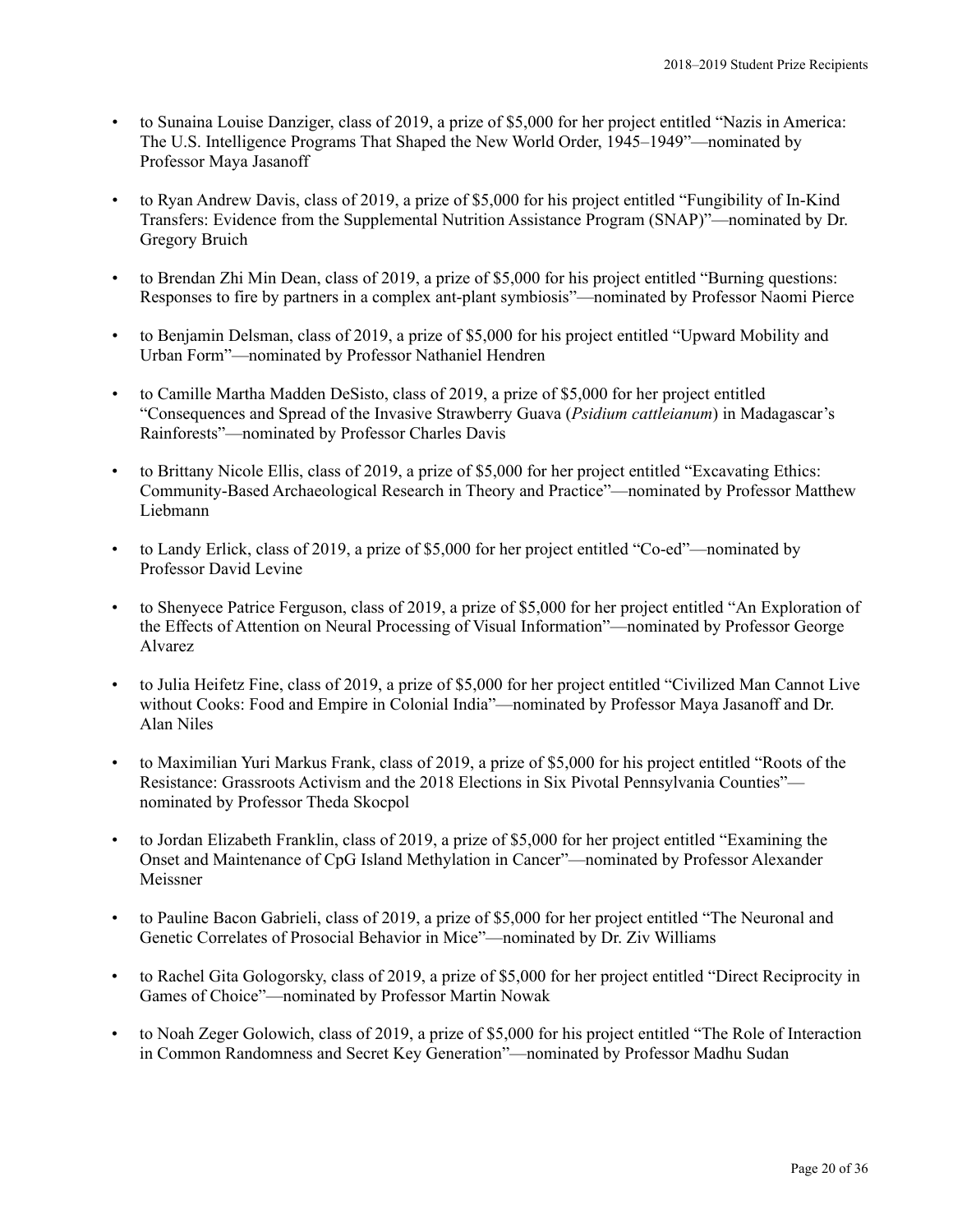- to Matthew Jacob Goodkin-Gold, class of 2019, a prize of \$5,000 for his project entitled "Optimal Structuring of Government Institutions in the Presence of Home Favoritism and Corruption: Theory and Evidence"—nominated by Professor Michael Kremer
- to Gabriel Justin Grand, class of 2018, a prize of \$5,000 for his project entitled "Learning Interpretable and Bias-Free Models for Visual Question Answering"—nominated by Professor Alexander Rush
- to Nathaniel Joshua Hiatt, class of 2019, a prize of \$5,000 for his project entitled "Are We the People? The Theory of Representation and the Political Community"—nominated by Professor Richard Tuck
- to Natalie Weld Juhon Hodges, class of 2019, a prize of \$5,000 for her project entitled "The Still Point of the Turning World"—nominated by Professor Michael Pollan
- to Robert Milton Hope, class of 2019, a prize of \$5,000 for his project entitled "The Refinery of Eden: Abadan and the Global Petroleum Order of the Early Cold War, 1940–1954"—nominated by Mr. Marino Auffant
- to Jung Hur, class of 2019, a prize of \$5,000 for her project entitled "Adjustable Stiffness Splint through Laminar Jamming for Treatment of Open Fracture Wounds"—nominated by Professor Robert Howe
- to Mia Christina Karr, class of 2019, a prize of \$5,000 for her project entitled "(Dis)located Form: The Transnational Short Story Cycles of James Joyce and Katherine Mansfield"—nominated by Professor Kelly Rich
- to Chang Won Charlie Lee, class of 2019, a prize of \$5,000 for his project entitled "Trust your gut: Glycosphingolipids from the gut commensal *Bacteroides fragilis* and their unique immunomodulatory function to colonic invariant natural killer T cells"—nominated by Dr. Dennis Kasper
- to Eunice Yoo Kyung Lee, class of 2019, a prize of \$5,000 for her project entitled "Cold"—nominated by Professor Chaya Czernowin
- to Thomas Andrew Lee, class of 2019, a prize of \$5,000 for his project entitled "Detection of a 'Silent' Magma Intrusion Using Ambient Seismic Noise Autocorrelation Functions from the 2018 Kīlauea, Hawaiʻi, Eruption"—nominated by Professor Miaki Ishii
- to Matthew Julius Leifer, class of 2019, a prize of \$5,000 for his project entitled "Don't Hate the Players, Hate the Game: Designing a Provably Trustworthy Stock Market in the Age of High-Frequency Trading"—nominated by Professor David Parkes
- to Shira Li, class of 2019, a prize of \$5,000 for her project entitled "Deep Learning for Two-Sided Matching Markets"—nominated by Professor Cliff Taubes
- to Yiping Li, class of 2019, a prize of \$5,000 for her project entitled "Infants' Inferences about Insides: Attribution of Animacy to Agents and Patients in Different Causal Events"—nominated by Professor Susan Carey
- to Alexander Lin, class of 2019, a prize of \$5,000 for his project entitled "Model-Based Clustering of Time Series Exhibiting Nonlinear Dynamics"—nominated by Professor Demba Ba and Professor Pierre Jacob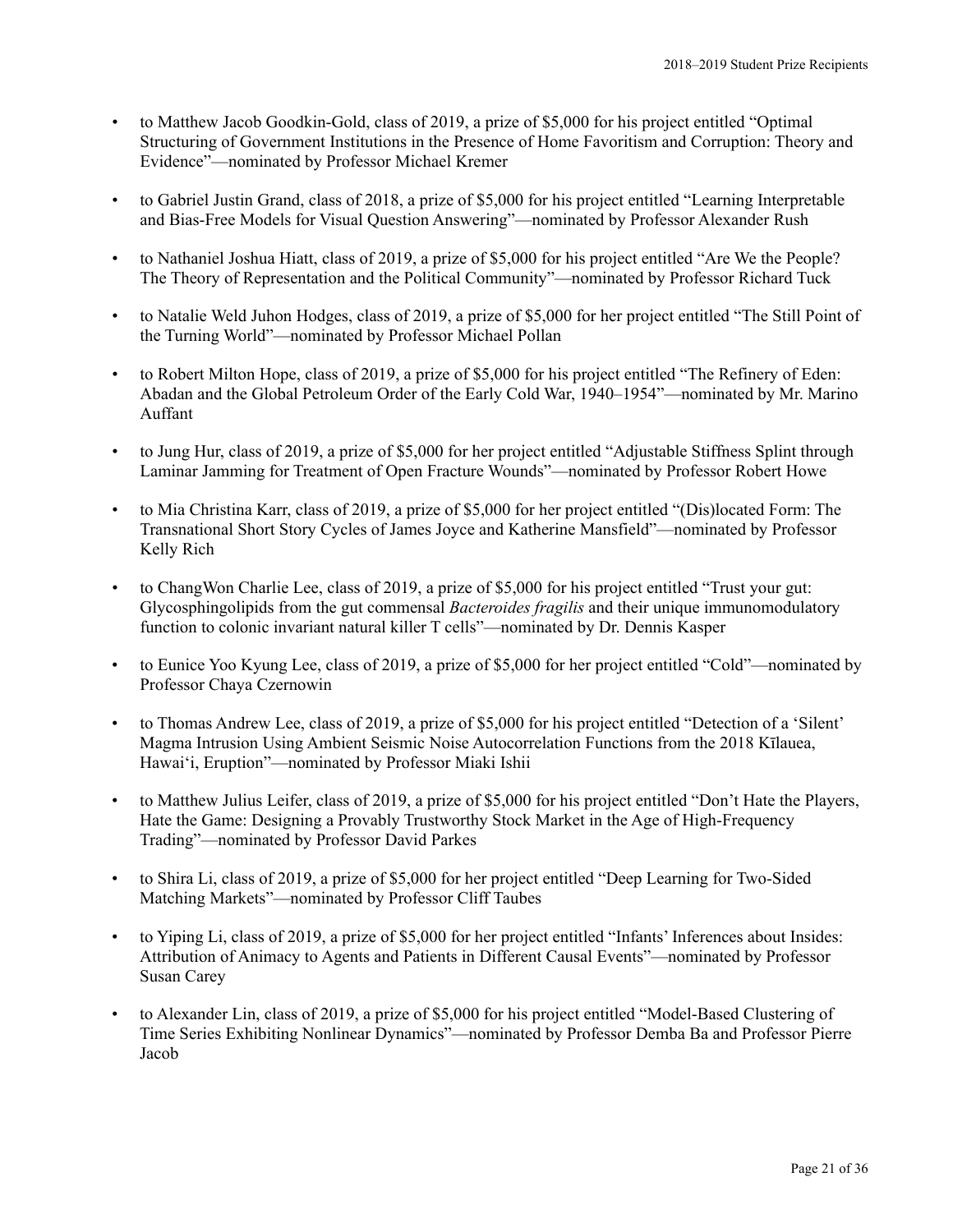- to William Long, class of 2019, a prize of \$5,000 for his project entitled "Escaping the State of Nature: A Hobbesian Approach to Cooperation in Multi-Agent Reinforcement Learning"—nominated by Professor Michael Rosen
- to Soumyaa Mazumder, class of 2019, a prize of \$5,000 for her project entitled "Using patient-derived iPSC models to investigate skeletal muscle formation defects in Spinal Muscular Atrophy"—nominated by Professor Lee Rubin
- to Manuel Antonio Medrano, class of 2019, a prize of \$5,000 for his project entitled "Toward a Khipu Transcription 'Insistence': A Corpus-Based Study of the *Textos Andinos*"—nominated by Professor Gary Urton
- to Eana Xuyi Meng, class of 2019, a prize of \$5,000 for her project entitled "Maoism in New Hampshire: The Black Panther Party's Use of Acupuncture"—nominated by Professor Shigehisa Kuriyama
- to Natalie Claire Nogueira, class of 2019, a prize of \$5,000 for her project entitled "Bodies of Law: Photo-Ethnographic Accounts of Agency and Becoming in Massachusetts Drug Courts"—nominated by Dr. Terry Aladjem
- to Sierra Christine Nota, class of 2019, a prize of \$5,000 for her project entitled "Make Way for the Railway: Transit-Oriented Development in the City of Irkutsk, 1890–1920"—nominated by Professor Terry Martin
- to Anwar Esam Omeish, class of 2019, a prize of \$5,000 for her project entitled "Toward the Modern Revolution: Frantz Fanon, Secularity, and the Horizons of Political Possibility in Revolutionary Algeria"—nominated by Professor Brandon Terry
- to Jin Kyu Park, class of 2018, a prize of \$5,000 for his project entitled "There Is Only a Perspectival Seeing, Only a Perspectival Knowing: Applying Nietzsche's Lesson to Adoptive Cell Therapy" nominated by Professor Tyler Jacks
- to Benjamin Porter, class of 2019, a prize of \$5,000 for his project entitled "Pentagon Pork: Evidence of Quid-Pro-Quo Defense Spending from Federal Procurement Contracts"—nominated by Professor Edward Glaeser
- to Margaret Pauline Powell, class of 2019, a prize of \$5,000 for her project entitled "Four Years of Alaskan Methane Emissions from the Carbon in Arctic Reservoirs Vulnerability Experiment (CARVE) Aircraft Campaign"—nominated by Professor Steven Wofsy
- to Jules Ziqi Qiu, class of 2019, a prize of \$5,000 for her project entitled "Friendship or Hostility, Trade or War: The 1832 Voyage of the *Lord Amherst*"—nominated by Professor Sunil Amrith and Professor Emma Rothschild
- to Pablo Alejandro Reimers, class of 2019, a prize of \$5,000 for his project entitled "Stochastic Individuality in *Drosophila melanogaster*: The Effect of Neural Morphological Asymmetry on Idiosyncratic Behavior"—nominated by Professor Benjamin de Bivort
- to Claire Moelis Rivkin, class of 2019, a prize of \$5,000 for her project entitled "B'Way's Most Disgusting Play: Transgressive Sexuality in Sholem Asch's *God of Vengeance*"—nominated by Dr. Duncan White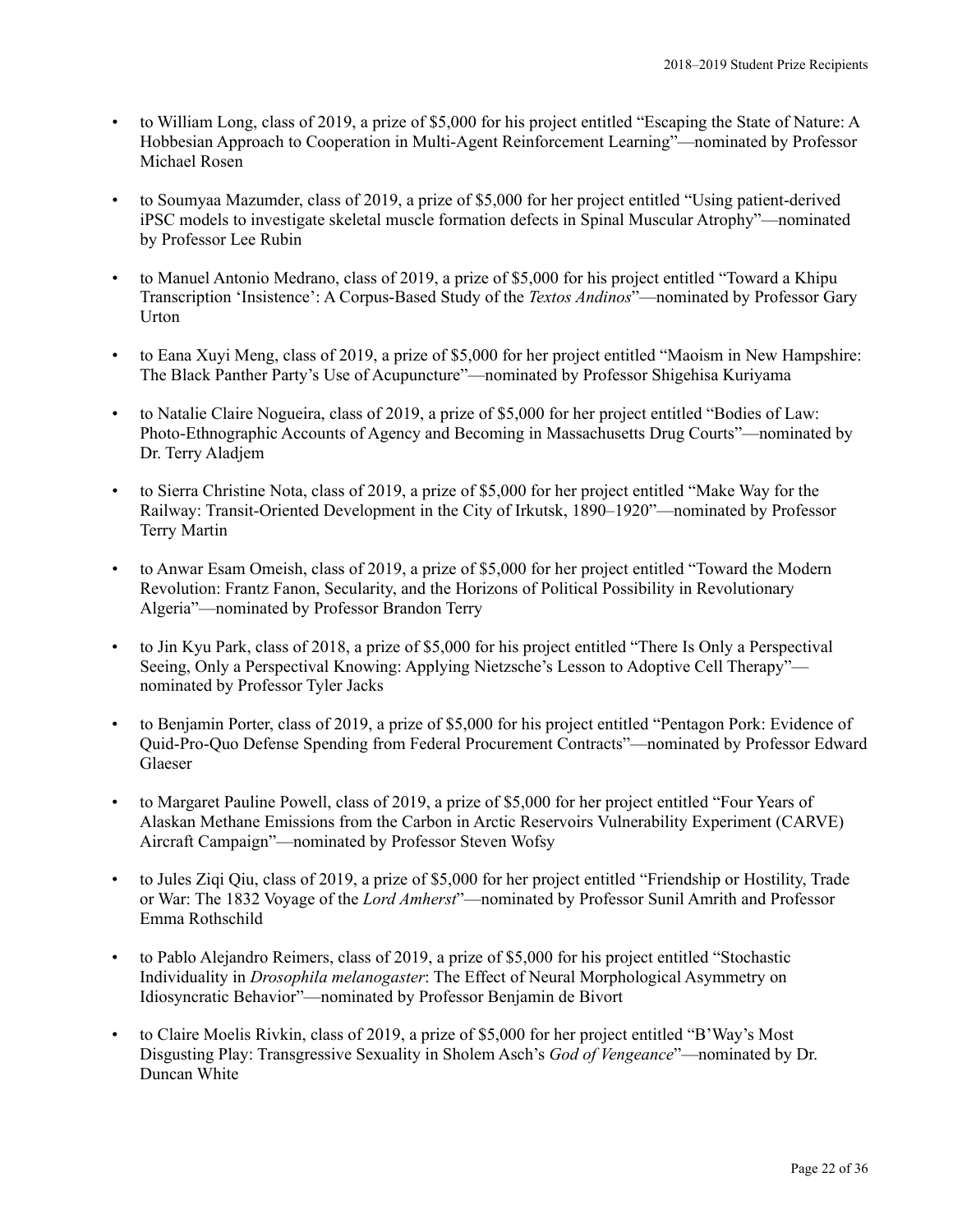- to Leah Ursula Rosen, class of 2019, a prize of \$5,000 for her project entitled "Genome-wide analysis of NET-seq data to understand RNA Polymerase II behaviour around transcription factor binding sites" nominated by Dr. Stirling Churchman
- to Mara Danielle Roth, class of 2019, a prize of \$5,000 for her project entitled "All Else Equal: Analyzing the Political Debates over the North Carolina Racial Justice Act and the Use of Statistical Evidence to Address Racial Disparities in Capital Punishment"—nominated by Professor Lawrence Bobo
- to Yael Margalit Saiger, class of 2019, a prize of \$5,000 for her project entitled "Creating Marble, Chasing Divinity: Depictions of Marble in Fifteenth-Century Italian Panel Painting"—nominated by Professor Ioli Kalavrezou
- to Benjamin Joseph Schafer, class of 2019, a prize of \$5,000 for his project entitled "Empire of Good Neighbors: Diplomatic, Commercial, and Racial Empire-Building at the Pan-American Exposition, Buffalo, 1901"—nominated by Professor Lisa McGirr
- to Haden Frye Smiley, class of 2019, a prize of \$5,000 for his project entitled "Weekend Cowboy: Pop-up Imperialism and American Country Music in Italy"—nominated by Professor Kay Kaufman Shelemay
- to Norman Raul Storer, class of 2019, a prize of \$5,000 for his project entitled "L'ago e 'l fuso e l'arcolaio: A Literary Archaeology of Gendered Objects in the Decameron"—nominated by Professor Ambrogio Camozzi Pistoja and Dr. Diana Loren
- to Esmé Trahair, class of 2019, a prize of \$5,000 for her project entitled "The Sons of All Australia: Masculinities, Mental Health, and the 'Aussie bloke'"—nominated by Professor Arthur Kleinman
- to Anton Ulyanov, class of 2019, a prize of \$5,000 for his project entitled "Evaluating the Impact of Observability and Framing in Implementation Intentions-Based Nudges toward Dorm Winterization" nominated by Dr. Erez Yoeli
- to Michelle Anna Vaccaro, class of 2019, a prize of \$5,000 for her project entitled "Algorithms in Human Decision-Making: A Case Study with the COMPAS Risk Assessment Software"—nominated by Professor James Waldo
- to Ashim Vaish, class of 2019, a prize of \$5,000 for his project entitled "The Power of Judicial Representation: Female Judges and Crime in India"—nominated by Professor Rohini Pande
- to Jacob John Verrey, class of 2019, a prize of \$5,000 for his project entitled "Here, Let Me Do It: Task Takeover Hurts Team Performance"—nominated by Professor Daniel Gilbert and Mr. Adam Mastroianni
- to Austin Berman Weber, class of 2019, a prize of \$5,000 for his project entitled "Love Songs for No One"—nominated by Professor Nora Schultz
- to Adrian Nicolaus Weickart, class of 2019, a prize of \$5,000 for his project entitled "Ius Migrandi? References to Ancient Rome in the German Public Debate on Policies and Practices Regarding Migrants, Refugees, and Asylum Seekers"—nominated by Professor Adrian Staehli and Ms. Briitta van Staalduinen
- to Hunter Robert Worland, class of 2019, a prize of \$5,000 for his project entitled "France in the Amazon? Development and Identity in Postcolonial French Guiana"—nominated by Professor Kirsten Weld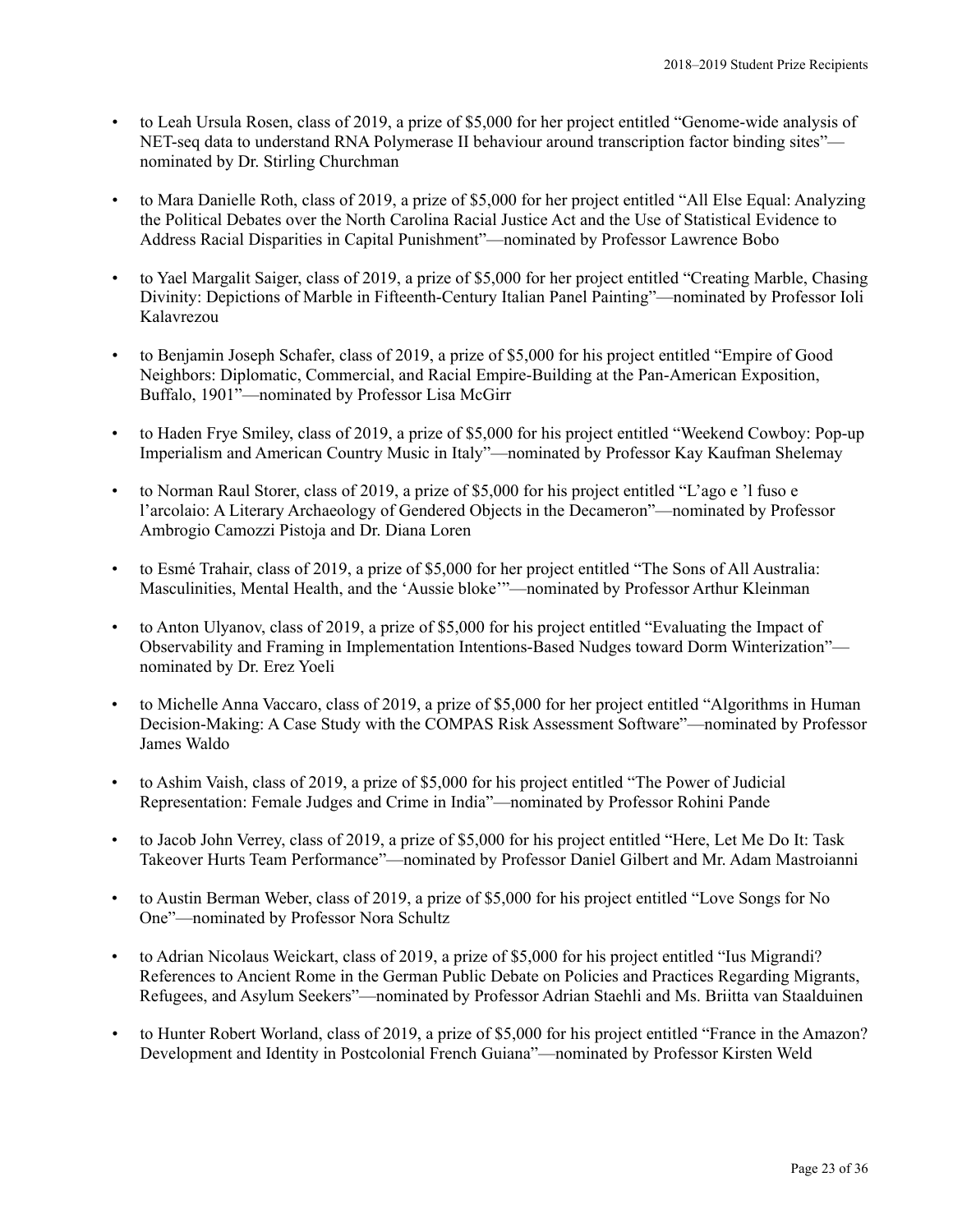- to Stephanie Wu, class of 2019, a prize of \$5,000 for her project entitled "The Role of Linguistic Capital in the Health Perceptions of Formerly Detained and Deported Hispanic Immigrant Men"—nominated by Mr. Mo Torres
- to Qianqian Yang, class of 2019, a prize of \$5,000 for her project entitled "Fragmenting the Female Body: The Postwar Photomontages of Toshiko Okanoue (1950–1957)"—nominated by Dr. Catherine Nguyen
- to Leah Somelisan Yared, class of 2019, a prize of \$5,000 for her project entitled "Manufacturing High Visibility: Street Lamps and the Black Body in the Age of Electricity"—nominated by Dr. Reed Gochberg

**Charles Edmund Horman Prize** … *awarded by the Department of English to a member of the junior class who excels in creative writing and who best personifies the ideals and sense of values held by Charles Edmund Horman.*

- to Javier Eduardo Arango, class of 2021
- to Thomas C. Mahon, class of 2020

**Kathryn Ann Huggins Prize** … *awarded by the Department of African and African American Studies to the Harvard College senior who has written the most outstanding thesis on a topic relating to African American life, history, or culture.*

- to Bailey Quinn Colfax, class of 2019, a prize of \$1,000 for her project entitled "Hunting the Super-Predator: The Mass Incarceration of Black Boys in America, 1995–2001"
- to Mara Danielle Roth, class of 2019, a prize of \$1,000 for her project entitled "All Else Equal: Analyzing the Political Debates over the North Carolina Racial Justice Act and the Use of Statistical Evidence to Address Racial Disparities in Capital Punishment"
- to Leah Somelisan Yared, class of 2019, a prize of \$1,000 for her project entitled "Manufacturing High Visibility: Street Lamps and the Black Body in the Age of Electricity"

**Human Developmental and Regenerative Biology Outstanding Thesis Award** … *to a Human Developmental and Regenerative Biology degree candidate whose senior thesis represents the highest standards of scientific discovery, creativity, scholarly ambition, and clear presentation.*

• to Michael Liu, class of 2019, a prize of \$3,000 for his project entitled "Local Molecular Networks at Neuronal Growth Cones Control Development of Subtype-Specific Cortical Circuitry"

**Joan Morthland Hutchins Thesis Prize in Latino Studies** … *awarded by the David Rockefeller Center for Latin American Studies (DRCLAS) for the best senior thesis on a subject concerning Latinos (either recent immigrants or established communities of Latin American descent in the United States).*

- to Charlotte Hilbrich Davis, class of 2019, for her project entitled "Contemporary Understandings of Past Racial Terror: Examining Popular Memory of Mexican American Female Lynching Victims"
- to Stephanie Wu, class of 2019, for her project entitled "The Role of Linguistic Capital in the Health Perceptions of Formerly Detained and Deported Hispanic Immigrant Men"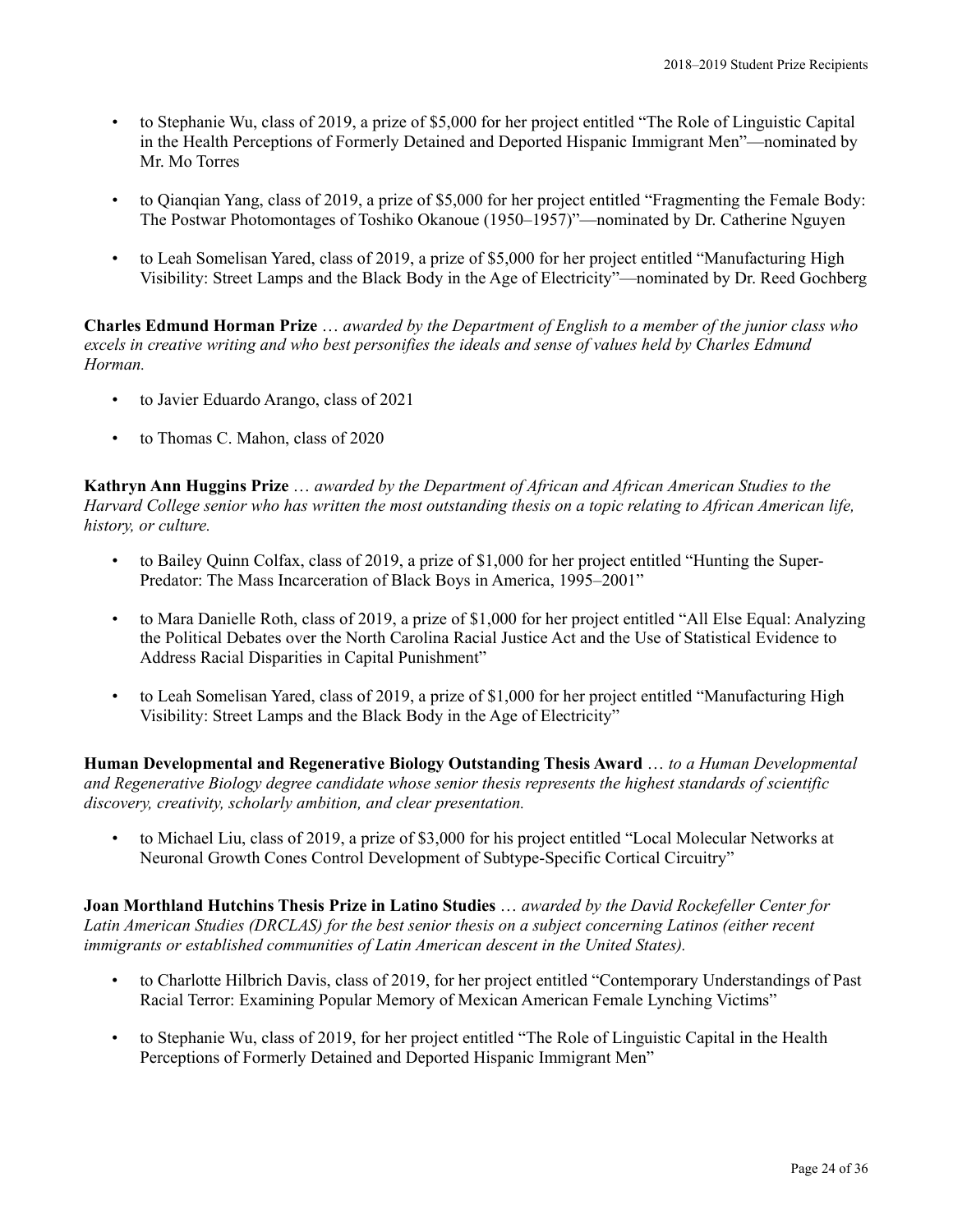**Ephraim Isaac Prize for Excellence in African Studies** … *awarded by the Department of African and African American Studies to a graduating senior who shows exceptional capability in African languages.*

• to Victor Chukwuemeka Agbafe, class of 2019, a prize of \$500

**Delancey K. Jay Prize** … *for the best essay on any subject relating to the history or development of constitutional government and free institutions in the United States or Great Britain or any other part of the English-speaking world at any period of history.*

• to Nikolas Bowie, Ph.D. '18, a prize of \$6,000 for his project entitled "Corporate America: A History of Corporate Statehood since 1629"

**Barbara Johnson Memorial Prize in Literature** … *awarded annually by the Department of Comparative Literature to the junior essay that best embodies Barbara Johnson's spirit of literary play and exploration.*

• to Byung Joon Lee, class of 2020, for his project entitled "An Essay against Time: Borges and Benjamin in the Shadow of World War II"

**Charlotte Hyun-Mi Kim Award** … *to the graduating senior in Kirkland House who best epitomizes Charlotte Hyun-Mi Kim's exuberant spirit and passion for fostering community.*

- to Kristen Lauren Hong, class of 2019
- to Sarah Grace Judd, class of 2019

**Kirkland House Arts Award** … *to the senior in Kirkland House who has contributed in a significant way to the arts in the House.*

• to Morgan Joy Spaulding, class of 2019

**Kirkland House Faculty Deans'Award** … *to the senior whose contributions to House life, personal strengths, and intellectual achievements distinguish them among Kirkland House graduates.*

• to Anne Kathryn Mills, class of 2019

**Kirkland House Science Award** … *to a graduating senior in Kirkland House who has excelled in the field of chemistry, physics, engineering, computer science, or other physical or mathematical science.*

• to Olga Romanova, class of 2019

**Kirkland House Service Award** … *to a graduating senior in Kirkland House in recognition of their service to the House.*

• to Alvaro Isac Quintero, class of 2019

**Klein Family History Prize** … *awarded by the Harvard Extension School to the thesis in the field of history that represents superior achievement in historical scholarship.*

to Eric Eugene Greek, A.L.M. '19, a prize of \$1,000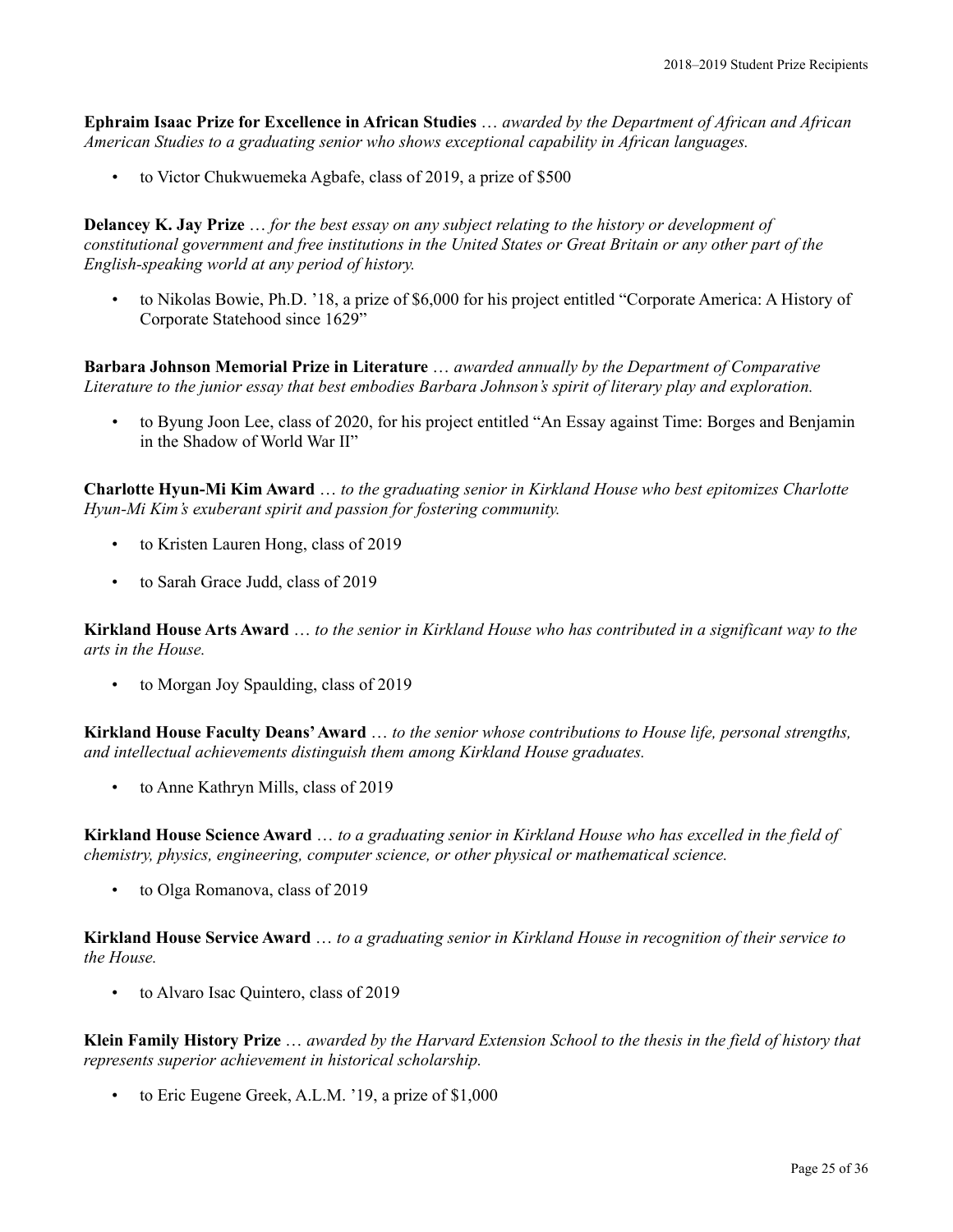**George Arthur Knight Prize** … *awarded by the Department of Music for the best composition in instrumental music.*

- to John Pax Mulligan, G4, a prize of \$2,500 for his project entitled "Save Only the Expectation"
- to Julien Jean Tasso Vincenot, G2, a prize of \$2,500 for his project entitled "Hāshiya: Matn"

**Morris Kronfeld Prize** … *awarded by the Department of Economics to the graduating senior who has shown the greatest academic improvement.*

• to Jessica Li, class of 2019, a prize of \$500 for her project entitled "The Role of Stabilization Policy in the Reemergence of State Dominance and Evolution of Foreign Direct Investment Bargaining Power: Theory and Evidence from China and the 2008 Global Financial Crisis"

**Newbold Rhinelander Landon Memorial Scholarship Prize** … *awarded by the Office of Undergraduate Research and Fellowships to students who are grounded in classical learning and who intend an active career in government service.*

- to Richard F. Dunn, class of 2019
- to Meredith Ann Jones, class of 2019

**Harold Langlois Award** … *awarded by the Harvard Extension School to the A.L.M. recipient who has demonstrated exceptional academic accomplishment and promise as a manager.*

- to Kyle Joseph Campbell, A.L.M. '19, a prize of \$500
- to Daniel Alexander Cobar, A.L.M. '19, a prize of \$500
- to Katherine Ellin Doran, A.L.M. '19, a prize of \$500

**Dorothy Hicks Lee Prize** … *awarded by the Department of African and African American Studies for the most outstanding senior thesis submitted on the topic of African American literature.*

- to Liat Zewdie Rubin, class of 2019, a prize of \$250 for her project entitled "'I'll Be Dogged If I Want to Get Loose': Roy Decarava and Langston Hughes Constructing Positive Self-Image in *The Sweet Flypaper of Life*"
- to Leah Somelisan Yared, class of 2019, a prize of \$250 for her project entitled "Manufacturing High Visibility: Street Lamps and the Black Body in the Age of Electricity"

**Doris Cohen Levi Prize** … *awarded by the Office for the Arts to the undergraduate who has demonstrated exceptional talent and energy, along with outstanding enthusiasm for musical theater at Harvard, both onstage and behind the scenes.*

• to Ashley M. LaLonde, class of 2020, a prize of \$750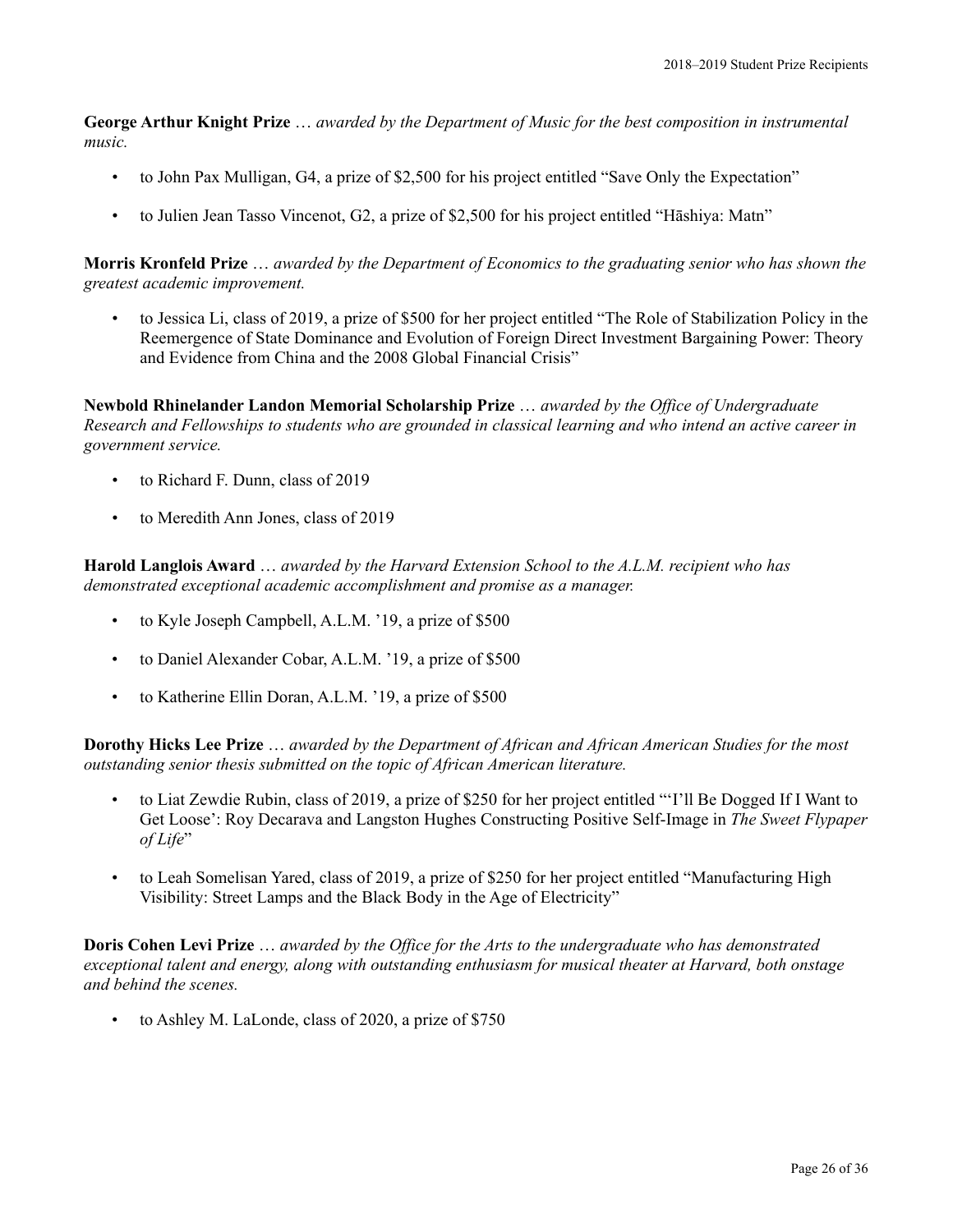**Robert E. Levi Prize** … *awarded by the Office for the Arts to a Harvard College senior who has demonstrated outstanding arts management skills over the course of an undergraduate career.*

- to Sherry Tong Gao, class of 2019, a prize of \$500
- to Claire Moelis Rivkin, class of 2019, a prize of \$500

**Jonathan M. Levin Prize for Teaching and Social Justice** … *awarded by the Department of African and African American Studies to the most promising undergraduate student who intends to become a public school teacher.*

• to Kenton Shimozaki, class of 2019, a prize of \$1,500

**Robert Levin Prize in Musical Performance** … *awarded by the Office for the Arts to recognize an extraordinarily gifted undergraduate musician.*

- to Claire Dickson, class of 2019, a prize of \$500
- to Brian Yilong Zhao, class of 2019, a prize of \$500

**Jonathan Levy Award** … *awarded by the Office for the Arts to the most promising undergraduate actor or actress in Harvard College.*

to Jacob Wright Roberts, class of 2019, a prize of \$500

**Alain LeRoy Locke Prize for Academic Excellence** … *awarded by the Department of African and African American Studies to the most outstanding academic scholar among the graduating African American Studies track concentrators.*

• to Bailey Quinn Colfax, class of 2019, a prize of \$500

**George Emerson Lowell Scholarship Prize** … *for excellence in the Classics, awarded on the basis of an examination that tests, in alternate years, competence in Greek and Latin language and literature.*

• to Alejandro Ruben Quintana, class of 2020

**Hugh F. MacColl Prizes** … *awarded by the Department of Music for the best original musical composition.*

- to Eunice Yoo Kyung Lee, class of 2019, a prize of \$1,000 for her project entitled "Flux"
- to Liam Luke McGill, class of 2019, a prize of \$1,000 for his project entitled "Grip (i)"

**Elizabeth Maguire Memorial Prize** … *awarded by the Department of African and African American Studies for excellence in the study of African and African American literature.*

• to Kristina Noelle Neal, class of 2019, a prize of \$500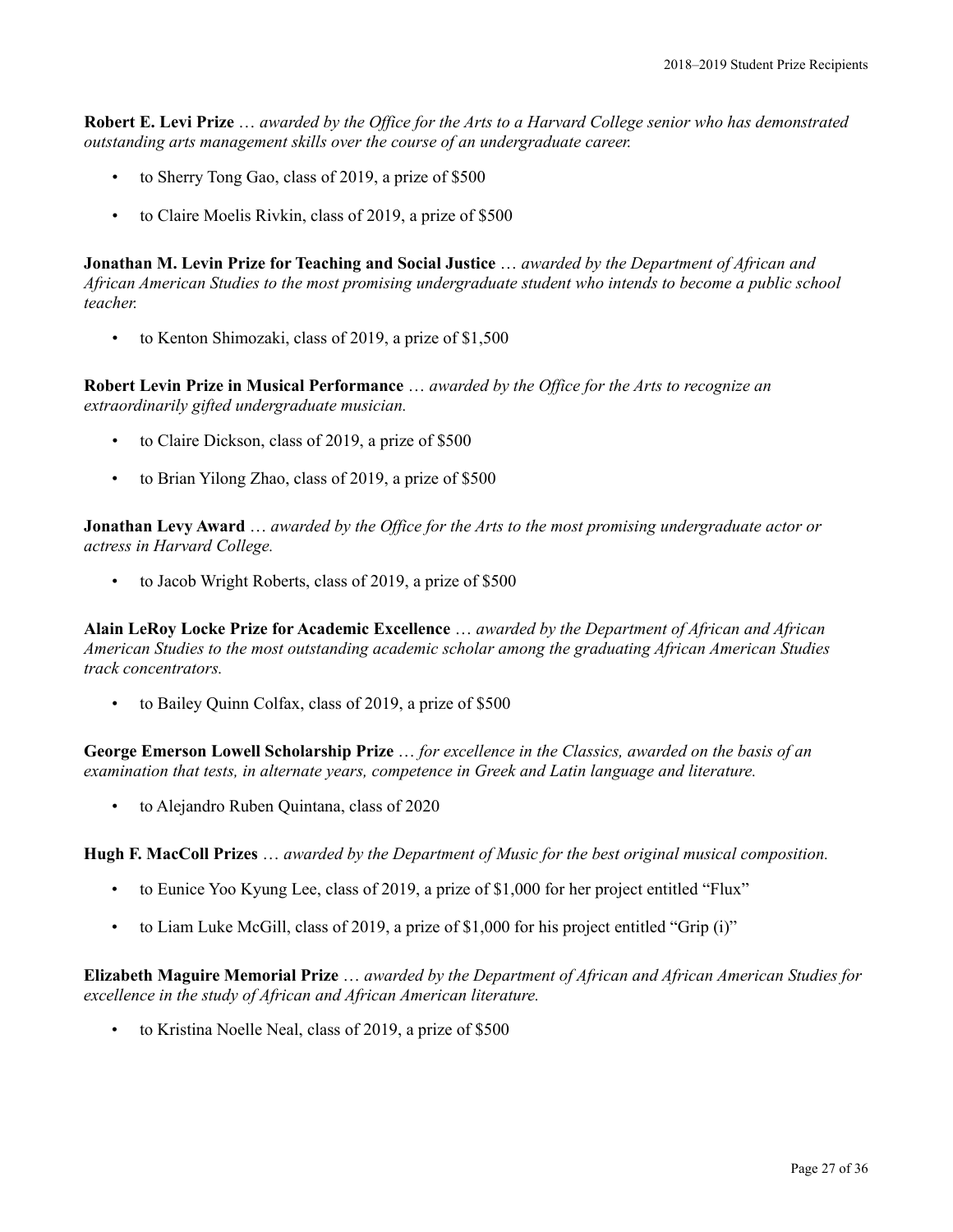**Maurice Sedwell Ltd. Prize** … *to the undergraduate in the Department of African and African American Studies who best exemplifies the values of the department.*

• to Bailey Quinn Colfax, class of 2019

**Kenneth Maxwell Thesis Prize in Brazilian Studies** … *awarded by the David Rockefeller Center for Latin American Studies (DRCLAS) for the best senior thesis on a subject related to Brazil.*

• to Arthur Schott Lopes, class of 2019, for his project entitled "A Scientific Myth: Gilberto Freyre's *Casa-Grande & Senzala* and Luso-Brazilian Nationalism, 1902–1933"

**Committee on Medieval Studies Undergraduate Essay Prize** … *for the best paper on any topic in Medieval Studies by a student in Harvard College.*

• to Sarah Lagan, class of 2019, for her project entitled "Catherine, Christopher, and the Construction of a Cult: The Changing Praxis of Medieval Piety"

**Mill-Taylor Prizes** … *for the two best Social Studies 10 essays written by sophomores concentrating in Social Studies.*

- to William H. MacArthur, class of 2020, a prize of \$250
- to Karis Tai, class of 2020, a prize of \$250

**Perry Miller Prize** … *awarded by the Committee on Degrees in History and Literature for a senior thesis in American history and literature that is of high distinction.*

• to Marella Gayla, class of 2019, for her project entitled "Watching Paint Dry: How Boston Tradesmen Invented Home Renovation Television"

**Tazuko Ajiro Monane Prize** … *awarded by the Department of East Asian Languages and Civilizations to an undergraduate who has demonstrated both past meritorious achievement in the study of Japanese and the strong potential for future achievement in and significant contributions to a Japan-related field of endeavor.*

• to Westley Kent Cook, class of 2020, a prize of \$2,000

**David B. Mumford Undergraduate Mathematics Prize** … *to the most promising senior concentrator in Mathematics.*

• to Dong Ryul (Daniel) Kim, class of 2019

**Noma-Reischauer Prizes in Japanese Studies** … *awarded by the Reischauer Institute of Japanese Studies for the* **best** *essays on Japan-related topics written by a graduate student and by an undergraduate student.*

- to Devon O. Gunter, class of 2020, a prize of \$1,000 for his project entitled "The Development of Kokugo and Language Reforms during the Meiji Period"
- to Feng-en Tu, Ph.D. '19, a prize of \$1,500 for his project entitled "The Island of Fragrance and the Making of the Modern Smell"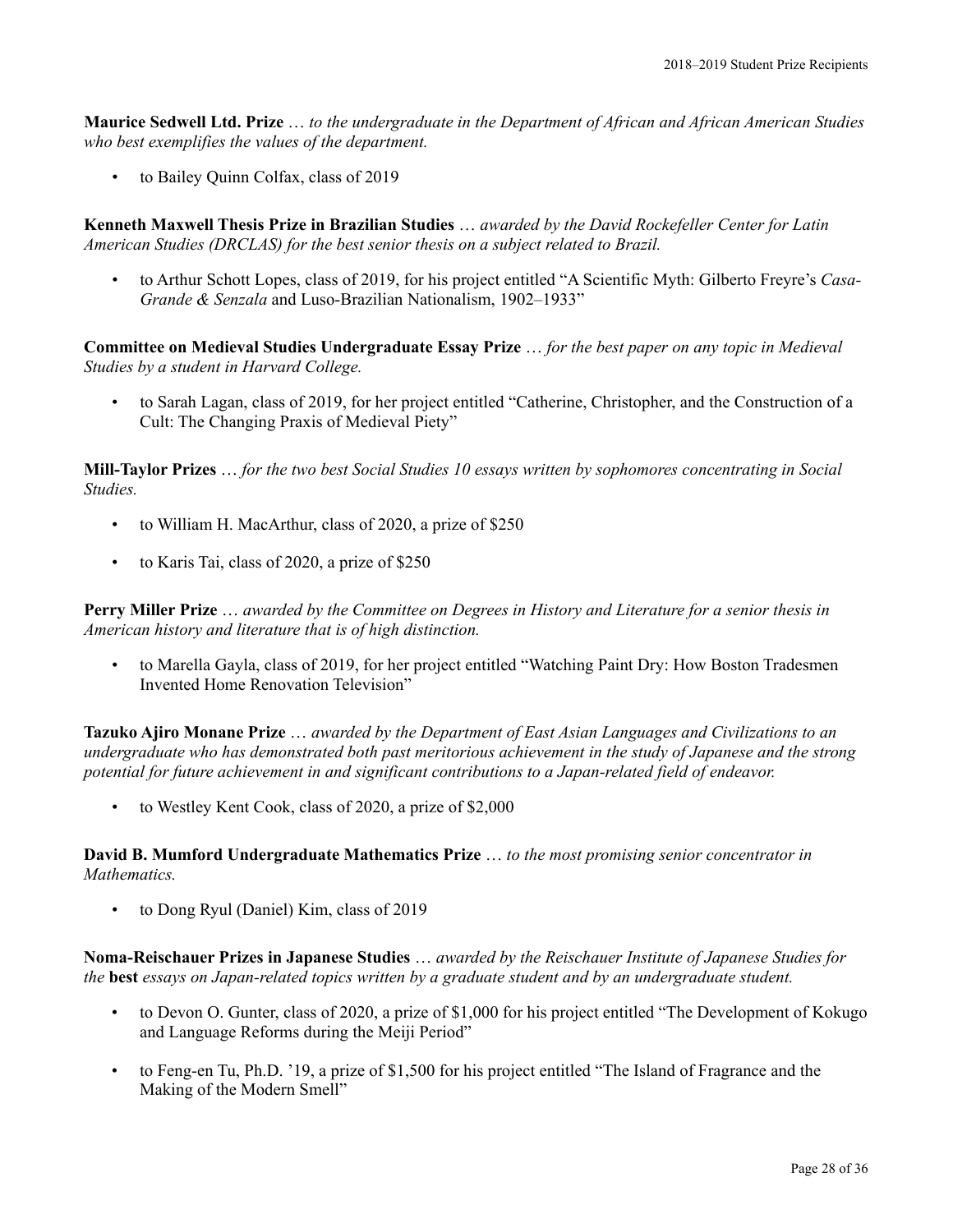**Oliver-Dabney Junior Prize in History and Literature** … *to that member of the junior class whose work in history and literature has shown the greatest promise.*

• to Yena Cho, class of 2020, for her project entitled "From Refugee to Immigrant: The Transformation of the Korean Child in *Ladies Home Journal*, 1952–1961"

**Oliver-Dabney Senior Prize in History and Literature** … *to a senior whose honors essay is of high distinction.*

• to Claire Moelis Rivkin, class of 2019, for her project entitled "B'Way's Most Disgusting Play: Transgressive Sexuality in Sholem Asch's *God of Vengeance*"

**Oliver-Dabney Sophomore Prize in History and Literature** … *to that member of the sophomore class whose work in history and literature has shown the greatest progress during the year.*

• to Sonia F. Epstein, class of 2021, for her project entitled "The 'Nitzanim' of 1948: Recentering Morocco in Moroccan Jewish Education"

**John G. Palfrey Prize** … *awarded by the Office of Undergraduate Research and Fellowships.*

• to Jorge Ledesma, class of 2019

**Joseph Garrison Parker Prize** … *awarded by the Office of Undergraduate Research and Fellowships to an undergraduate, selected from among students who have been nominated by the Houses, who intends to enter the profession of medicine and who has, like Joseph Garrison Parker, an unusual breadth of interests outside the specifically premedical courses.*

to Stephanie Wu, class of 2019

**Gordon Parks Essay Prize** … *awarded by the Office of the Arts to the best undergraduate and graduate essays that focus on the areas of visual literacy and the nexus of race and citizenship.*

- to Sebastian Jackson, G4, a prize of \$5,000
- to Juliana Lamy, class of 2020, a prize of \$5,000
- to Patricia Jialei Liu, class of 2021, a prize of \$5,000

**Lucy Allen Paton Prizes in the Humanities** … *awarded by Phi Beta Kappa at Harvard College to the member of the senior class and the member of the junior class who show the greatest promise in the humanities or the fine arts.*

- to Chloe Anna Brooks, class of 2019, a prize of \$500
- to Caroline Sarence Engelmayer, class of 2020, a prize of \$500

**Lee Patrick Award in Drama** … *awarded by the Department of English to the student who shows the best promise in the field of dramatic arts.*

• to Ian Andrew Askew, class of 2019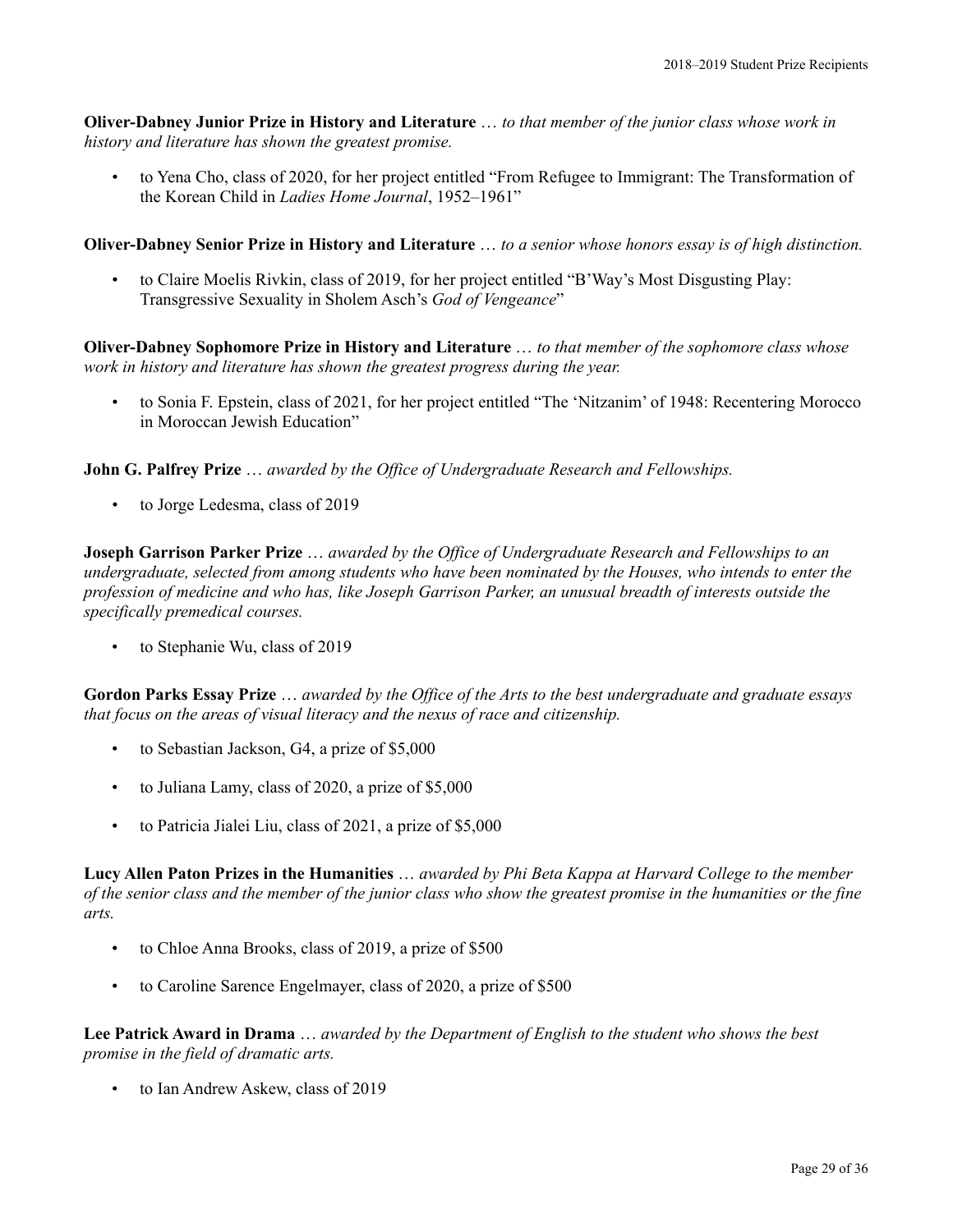**Pease Thesis Prize** … *awarded by the Department of the Classics to the best undergraduate thesis on Latin.*

• to Chloe Anna Brooks, class of 2019, for her project entitled "Was it for this . . . ? Lyricism and Narration in Virgil, Wordsworth, and Faulkner"

**Reginald H. Phelps Prize** … *awarded by the Harvard Extension School to A.L.B. recipients with outstanding academic achievement and character.*

- to Joel Padowitz, A.L.B. '19, a first-place prize of \$2,500
- to Tyler David Albright Harden, A.L.B. '19, a second-place prize of \$2,000
- to Barry Dean Tiggemann, A.L.B. '19, a third-place prize of \$1,500

**Wendell Phillips Memorial Scholarship Prize** … *awarded by the Office of Undergraduate Research and Fellowships to an undergraduate who has special oratorical powers, and so gives promise of becoming a real force as a public speaker.*

• to Aditya Arya Dhar, class of 2021

**Susan Anthony Potter Prize** … *for the best essay by a graduate student or an undergraduate student on any subject in the field of Comparative Literature.*

• to Matylda Magdalena Figlerowicz, G5, a prize of \$2,500 for her project entitled "Multilingual Novel: Anticlimax and the Real of World Literature"

**Susan Anthony Potter Prize in Spanish Literature of the Golden Age** … *awarded by the Department of Romance Languages and Literatures for the best essays on a subject related to Spanish literature of the Golden Age.*

- to Julio Victor Pardo, class of 2022, a first-place prize of \$2,500 for his project entitled "Ginés de Pasamonte, personaje clave del Quijote"
- to Juan Castillo, class of 2022, a second-place prize of \$1,250 for his project entitled "Alonso Quijano el Bueno: Los sobrenombres y la autonomía en *El Quijote*"

**Susan Anthony Potter Undergraduate Prize** … *for the best essay by an undergraduate student on some subject of Comparative Literature drawn from the Middle Ages or the Renaissance.*

• to Abraham Oluwatobi Dada, class of 2021, a prize of \$1,250 for his project entitled "The Fall: Creator of Imaginary Societal Beatitude and Inventor of Man's God-Complex"

**Richardson Scholarship Prize** … *awarded by the Department of the Classics to a graduating senior for distinction in both Greek and Latin.*

- to Richard F. Dunn, class of 2019
- to Edward Sanger, class of 2019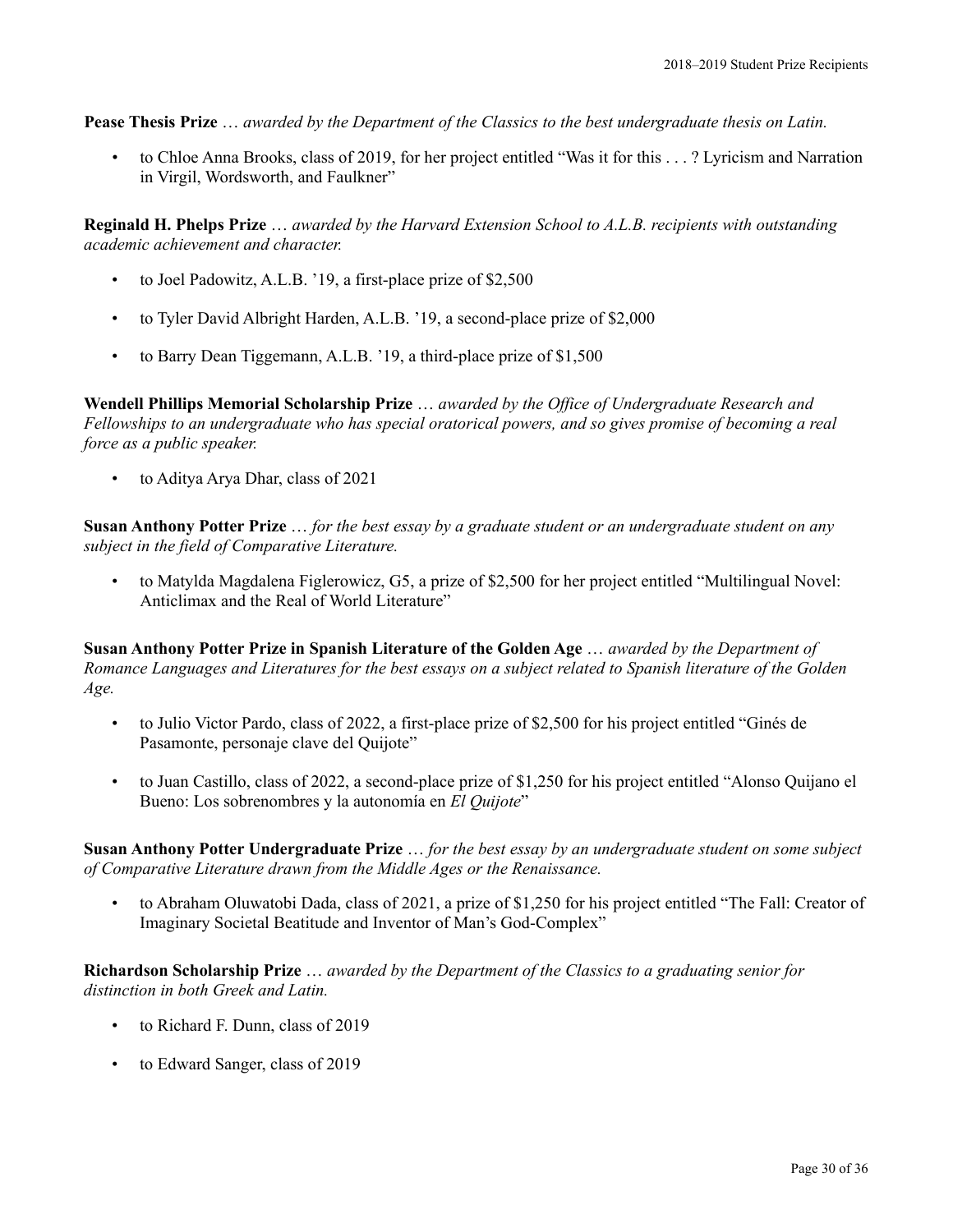**Robert Fletcher Rogers Prize** … *awarded by the Department of Mathematics to the College students who present the best papers before the Mathematics Table.*

- to Hanna Lynn Mularczyk, class of 2021
- to Natalia Maria Pacheco-Tallaj, class of 2020

**Cynthia Wight Rossano Prize in Harvard History** … *awarded to students of Harvard College for the best essay or multimedia presentation on any aspect of Harvard history.*

• to Caroline Sarence Engelmayer, class of 2020, a prize of \$1,000 for her project entitled "Aristotle at Harvard: Natural Slavery in the University's 1773 Commencement Debate"

**Robert and Maurine Rothschild Prize** … *awarded by the Department of the History of Science to a senior who writes an outstanding honors thesis in the field of the history or philosophy of science.*

• to Caroline Susannah Wechsler, class of 2019, for her project entitled "The Daughter of Immunotherapy: Helen Coley Nauts and the Evolving Status of Twentieth-Century Cancer Immunology"

**Francis Sales Prize** … *awarded by the Department of Romance Languages and Literatures to the winner of a competition for the best composition in Spanish by an undergraduate who began the study of Spanish at Harvard College.*

• to Evelyn Wong, class of 2021, a prize of \$500

**Endicott Peabody Saltonstall Prize** … *awarded by the Office of Undergraduate Research and Fellowships to that senior in Harvard College intending to enter Harvard Law School who is considered to be best fitted (by intellect, character, and physique) to be influenced by Saltonstall's example and, in turn, to influence others.*

• to Layla Kousari, class of 2019

**Jack T. Sanderson Memorial Prize in Physics** … *awarded to the graduating senior with the highest grade point average in Physics.*

• to Brian Peter Marinelli, class of 2019

**John Osbourne Sargent Prize for a Latin Translation** … *awarded by the Department of the Classics for the best metrical translation of a lyric poem of Horace.*

- to Caroline Sarence Engelmayer, class of 2020
- to Edward Sanger, class of 2019

**Winthrop Sargent Prize** … *awarded by the Department of English for the best essay relating to Shakespeare or Shakespeare's work.*

• to Vanessa Maria Braganza, G1, for her project entitled "The Danger in Metaphor: 'Dismembering Resemblances' in *Dunbar* and *King Lear*"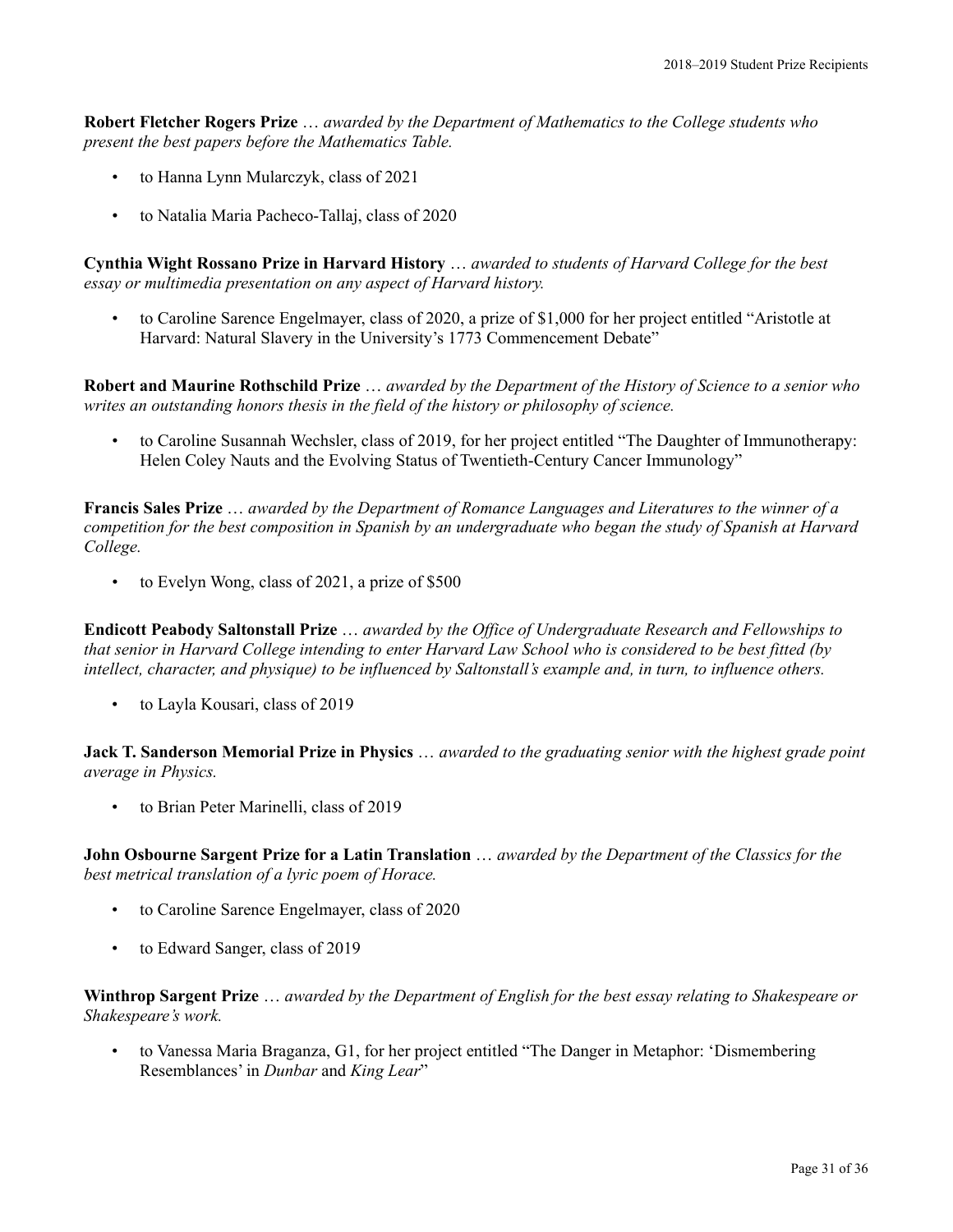**V. M. Setchkarev Memorial Prizes** … *awarded by the Department of Slavic Languages and Literatures for the best Harvard graduate and undergraduate essays on a topic in Russian literature.*

- to Zoe Ligia Almeida, class of 2020, for her project entitled "Violence, Memory, and Morality in Dostoevsky"
- to Raymond Scott DeLuca, G3, for his project entitled "Mandel'shtam's Kino-Poetics: Rhythm, Space, and Gender in *Kinematograf* (1913)"
- to Luke Miller Jackmauh, class of 2019, for his project entitled "Русский Роман"
- to Emily Kanner, G4, for her project entitled "Blessed among Women: Religious Syncretism and the Romantic Rape Narrative in Pushkin's *Gavriiliada*"
- to Stephen Alexander Tullock, Ph.D. '19, for his project entitled "Matters of Life and Death: The Living Corpse in Early Soviet Society"

**Thomas Small Prizes** … *awarded by the Harvard Extension School to A.L.M. recipients with outstanding academic achievement and character.*

- to Jacqueline Irma Adams, A.L.M. '19, a prize of \$1,750
- to Joan S. Grey, A.L.M. '19, a prize of  $$1,750$

**Arthur Smithies Prize** … *to the student in Kirkland House who has contributed the most to House music and/or arts.*

to Christopher Grant Haley, class of 2019

**Smyth Thesis Prize** … *awarded by the Department of the Classics for the best undergraduate thesis in Greek.*

• to John Henry Clark, class of 2019, for his project entitled "*Divina Testimonia* from a Pagan Oracle: Constantine's Use of the Sibyl in his *Oratio ad Coetum Sanctorum*"

**George B. Sohier Prize** … *awarded in memory of George Brimmer Sohier, Class of 1852, for the best thesis containing approximately 10,000 words of text presented by a successful candidate for honors in English or in modern literature and in certain cases History and Literature.*

• to Edith Claire Enright, class of 2018, a prize of \$250 for her project entitled "From the Cold to the Soul: The Ch'an Postmodern in Gao Xingjian's *Lingshan*"

**Barbara Miller Solomon Prize** … *awarded by the Committee on Degrees in History and Literature to a member of the senior class at Harvard College for an honors essay that is of high distinction.*

• to Bella Tchavdar Roussanov, class of 2019, for her project entitled "Bulgarian Identity and Anti-Turkism: The Revival Process and Its Cultural Legacy, 1980–2017"

**Spirit of Kirkland House Award** … *to the senior in Kirkland House who best exemplifies the spirit of the House.*

• to Kellen Thomas Dugan, class of 2019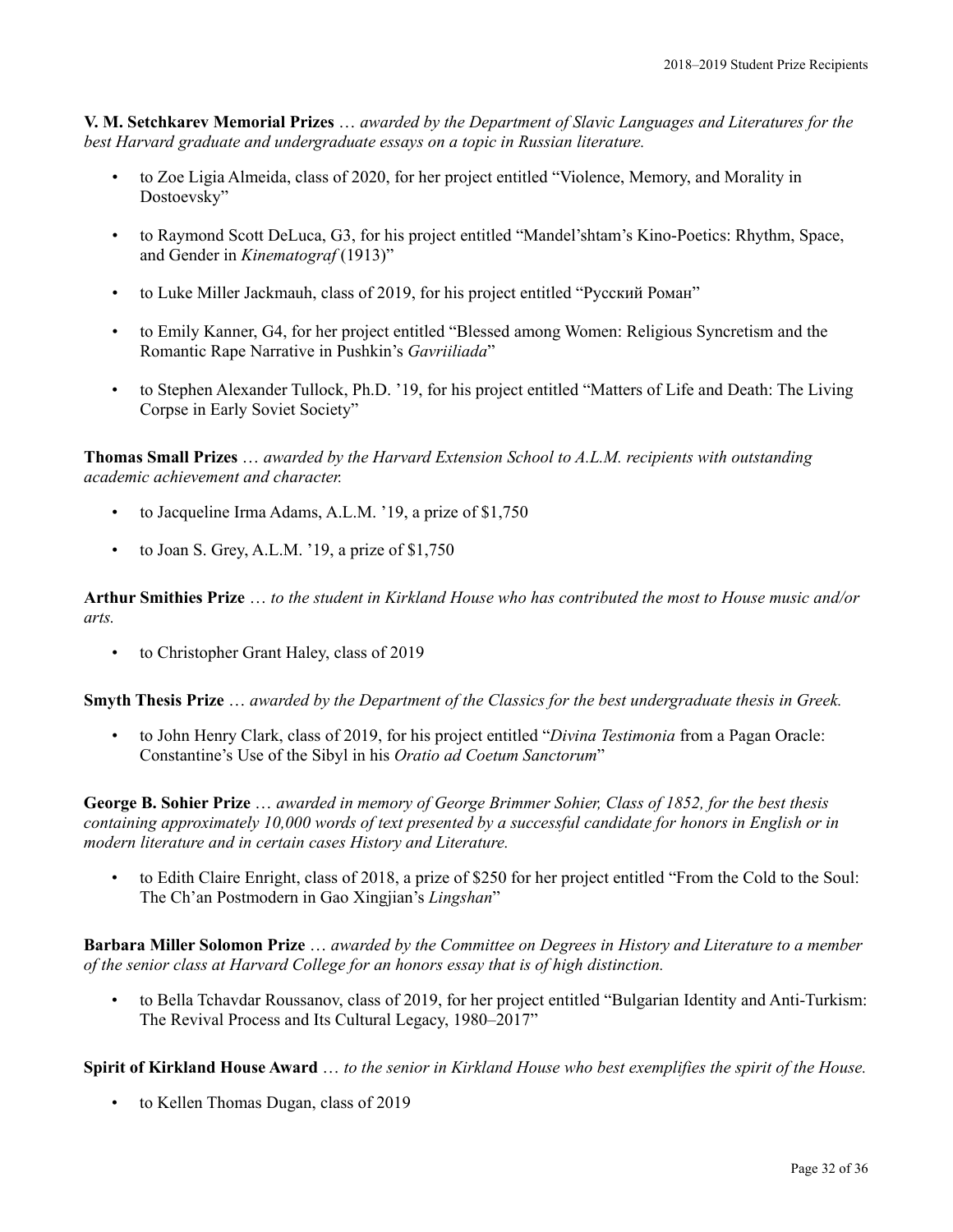**Adelbert W. Sprague Prize** … *awarded by the Department of Music for the best orchestral composition.*

• to Max William Desmond Murray, G4, a prize of \$2,500 for his project entitled "Cantece"

**Jack M. Stein Teaching Fellow Prize in Germanic Languages** … *awarded by the Department of Germanic Languages and Literatures to a teaching fellow who, in the judgment of a faculty committee visiting classes, conducts undergraduate sections with the highest measure of pedagogical skill, linguistic proficiency, enthusiasm, and commitment to students'learning and welfare.*

• to Hans Martin Pech, G3, a prize of \$1,000

**Louis B. Sudler Prize in the Arts** … *awarded by the Office for the Arts to the graduating senior with the most outstanding artistic talent and achievement in the composition or performance of music, drama, dance, or the visual arts.*

• to Chloe Anna Brooks, class of 2019, a prize of \$1,000

**Charles Sumner Prize** … *awarded by the Department of Government for the best dissertation from the legal, political, historical, economic, social, or ethnic approach, dealing with any means or measures tending toward the prevention of war and the establishment of universal peace.*

- to Tyler Carl Jost, Ph.D. '18, for his project entitled "Decision by Design: National Security Institutions and Interstate Crisis"
- to Mayya Komisarchik, Ph.D. '19, for her project entitled "Essays on Race and Representation in American Politics"

**Alan Symonds Award** … *awarded by the Office for the Arts to recognize a Harvard student active in the technical or production aspects of theater who mentored students new to technical theater, helping them to grow and learn.*

• to Gabrielle S. Preston, class of 2020, a prize of \$500

**Alexis de Tocqueville Prizes in Social Studies** … *to the graduating seniors in the Social Studies program who have written the senior essays of highest distinction.*

• to Anwar Esam Omeish, class of 2019, a prize of \$1,000 for her project entitled "Toward the Modern Revolution: Frantz Fanon, Secularity, and the Horizons of Political Possibility in Revolutionary Algeria"

**Robert N. Toppan Prize** … *awarded by the Department of Government for the best essay or dissertation upon a subject of political science.*

• to Adam Jonathan Lebovitz, Ph.D. '18, for his project entitled "Colossus: Constitutional Theory in America and France, 1776–1799"

**Joan Gray Untermyer Poetry Prize** … *awarded by the Department of English for the best original poem or group of poems by an undergraduate.*

• to Sophia Lind Mautz, class of 2021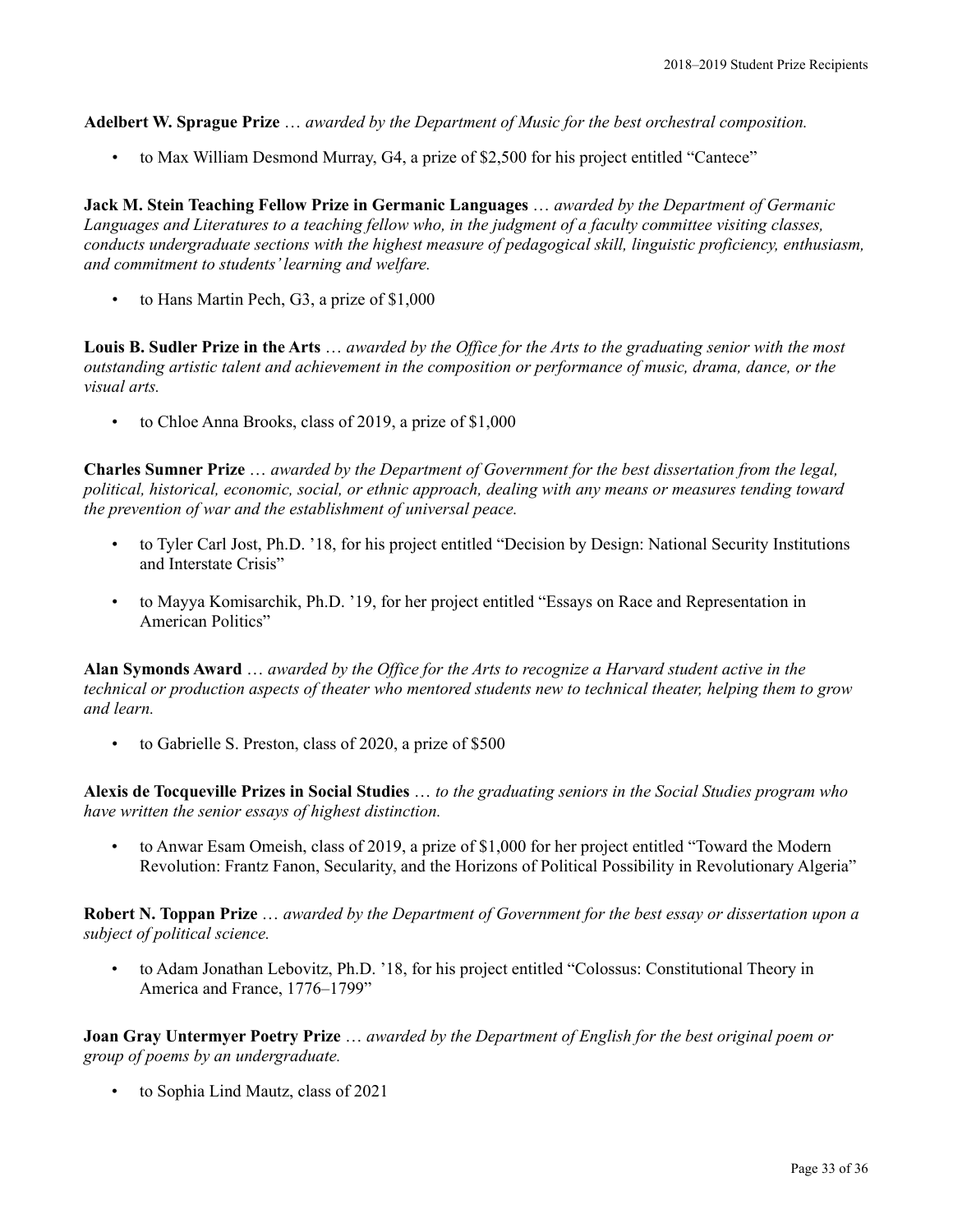**Vermuele Thesis Prize** … *awarded by the Department of the Classics to the best undergraduate thesis in Classical Archaeology.*

• to Adrian Nicolaus Weickart, class of 2019, for his project entitled "Ius Migrandi? References to Ancient Rome in the German Public Debate on Policies and Practices Regarding Migrants, Refugees, and Asylum Seekers"

**Luisa Vidal de Villasante Award** … *for the best essay on any subject in the field of Comparative Literature.*

• to Nicholas T. Rinehart, Ph.D. '19

**Visiting Committee Prize for Undergraduate Book Collecting** … *awarded by the Board of Overseers' Committee to Visit the Harvard University Library to recognize and to encourage the intelligent formation of personal libraries by undergraduates in Harvard College.*

- to Luke Kennedy Kelly, class of 2019, a first-place prize of \$3,000 for his project entitled "PT-109: Courage Profiled and Collected"
- to Richard Yarrow, class of 2019, a second-place prize of \$1,500 for his project entitled "History, Humor, and Hope: Books to Consider Jewish Identity in the West after 1945"
- to Nicholas Cameron Colón, class of 2019, a third-place prize of \$750 for his project entitled "Prayer-Bees and Ethnographies: Books as a Ritual Symbol of the Liminal"

**Esther Sellholm Walz Prize** … *awarded by the Department of Germanic Languages and Literatures for the best paper or essay by a graduate student pursuing studies in German or Scandinavian language with the intention of entering the teaching field.*

• to Jonas Max Hermann, G1, a prize of \$1,000 for his project entitled "Race and people of color(s) in Wolfram von Eschenbach's *Parzival*: A Defense"

**Philippe Wamba Prize** … *awarded by the Department of African and African American Studies for the best senior thesis in African Studies.*

- to Justin Chun-Teng Lee, class of 2019, a prize of \$1,000 for his project entitled "The Colonial Origins of the African Ethnolinguisitc Landscape"
- to Raquel Adriana Leslie, class of 2019, a prize of \$1,000 for her project entitled "Towards the 'China Model' of Development: Party System Stability and Perceptions of China in Ethiopia and Kenya"

**Philip Washburn Prize** … *for the best thesis, of sufficient merit, on a historical subject presented by a successful candidate for the bachelor's degree with honors in the Department of History.*

• to Sunaina Louise Danziger, class of 2019, a prize of \$5,000 for her project entitled "Nazis in America: The U.S. Intelligence Programs that Shaped the New World Order, 1945–1949"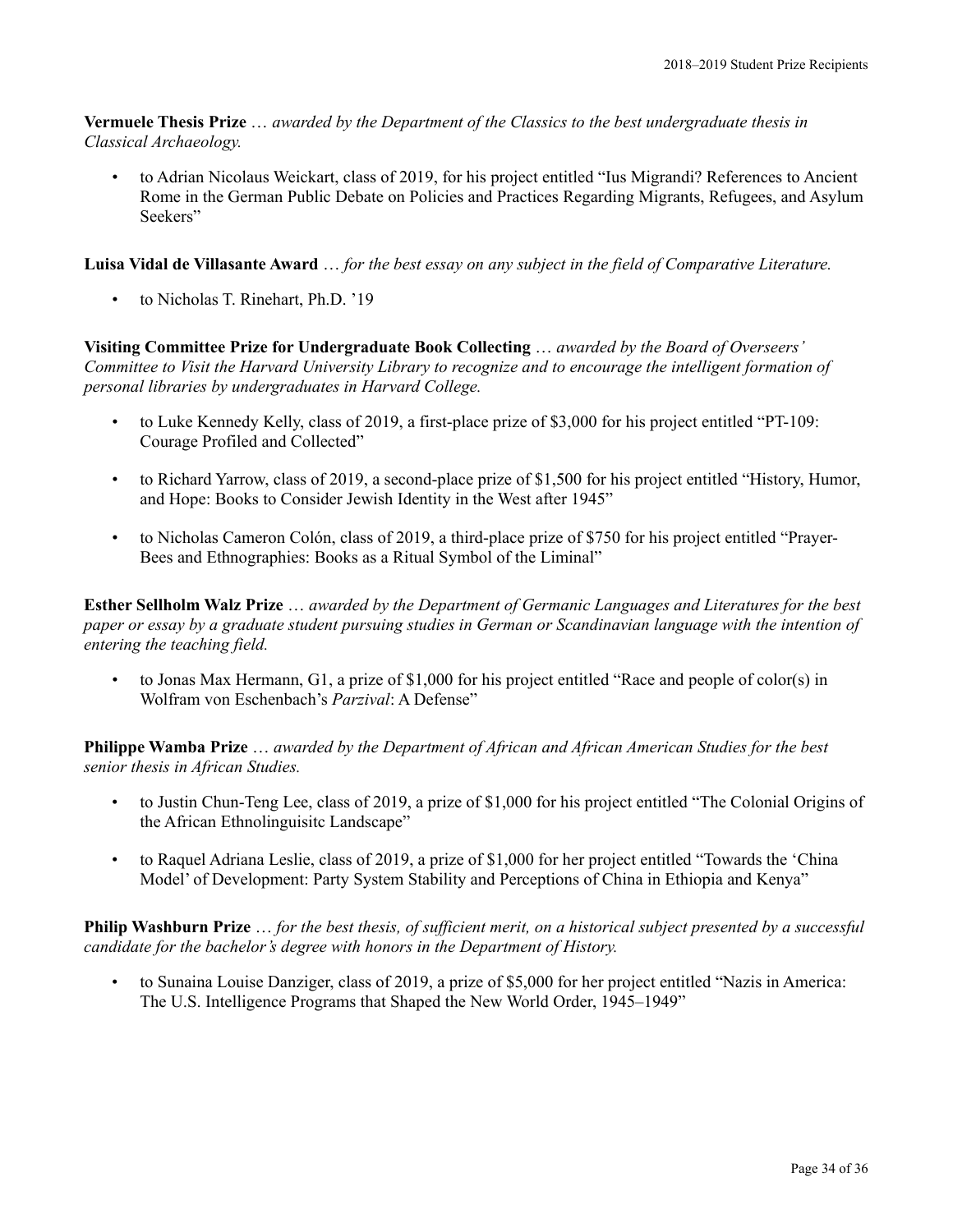**Selma and Lewis H. Weinstein Prize in Jewish Studies** … *awarded by the Center for Jewish Studies for the best undergraduate essay in Jewish Studies.*

- to Spencer Dylan Glesby, class of 2019, for his project entitled "Zecher L'Churban: The Schola Levantina and the Evolution of Venetian Synagogal Form"
- to Joshua Philipp Moriarty, class of 2021, for his project entitled "The Golden Age of Exile: Depictions of Israel in Hispano-Jewish Poetry"
- to Richard Yarrow, class of 2019, for his project entitled "A Chemist Witnesses the Decline of Nation and Science: Jewish and German Scientists in a Post-1918 Era of Personal Reform and Despair"

**David A. Wells Prize in Economics** … *awarded by the Department of Economics for the best publishable work, embodying the results of original investigation, written by a senior in Harvard College or a graduate student.*

• to Ellora Derenoncourt, Ph.D. '19, a prize of \$500

**Barrett Wendell Sophomore Essay Prize** … *awarded by the Committee on Degrees in History and Literature to the winner of the sophomore essay contest.*

• to Ava Marie Hampton, class of 2021, for her project entitled "In Loulie's Hand: The Making and Unmaking of American Childhood, 1839–1877"

**Jacob Wendell Scholarship Prize (Wendell Prize)** … *awarded in the spring term of the sophomore year to the student who is judged by a faculty committee to be the most promising and broad-ranging scholar in his or her class on the basis of the freshman year record and a formal application.*

• to Sambuddha Chattopadhyay, class of 2021, a prize of \$21,000

**Clifton Lincoln and Irene Bias West Prize** … *to the senior concentrating in African and African American Studies who has displayed the best overall performance, as indicated by thesis and GPA.*

• to Leah Somelisan Yared, class of 2019, a prize of \$500

**Elizabeth Wilder Prize** … *awarded by the Department of Germanic Languages and Literatures to the first-year student who passes the highest examination in elementary German at the midyear examination.*

• to Joshua Brent Freund, class of 2022, a prize of \$1,000

**John H. Williams Prize** … *awarded annually by the Department of Economics to a* summa *honors senior graduating with the best overall record.*

to Justin Chun-Teng Lee, class of 2019, a prize of \$1,500

**Wister Prize in Mathematics or Music** … *awarded in alternate years to the senior concentrating in Mathematics or Music who has the highest record in his or her field of concentration.*

• to Shyam Narayanan, class of 2019, a prize of \$1,300